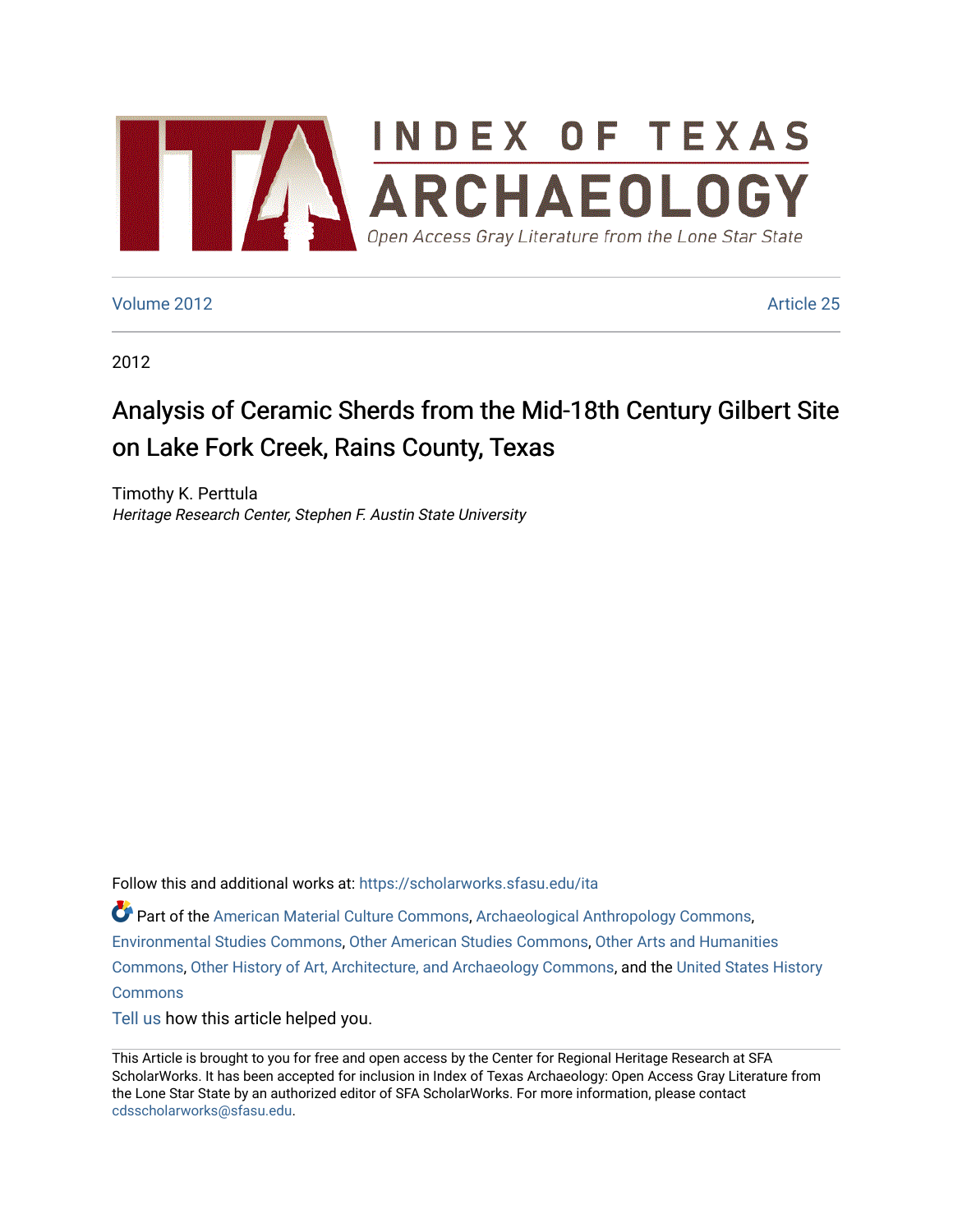# Analysis of Ceramic Sherds from the Mid-18th Century Gilbert Site on Lake Fork Creek, Rains County, Texas

# Creative Commons License



This work is licensed under a [Creative Commons Attribution 4.0 International License.](https://creativecommons.org/licenses/by/4.0/)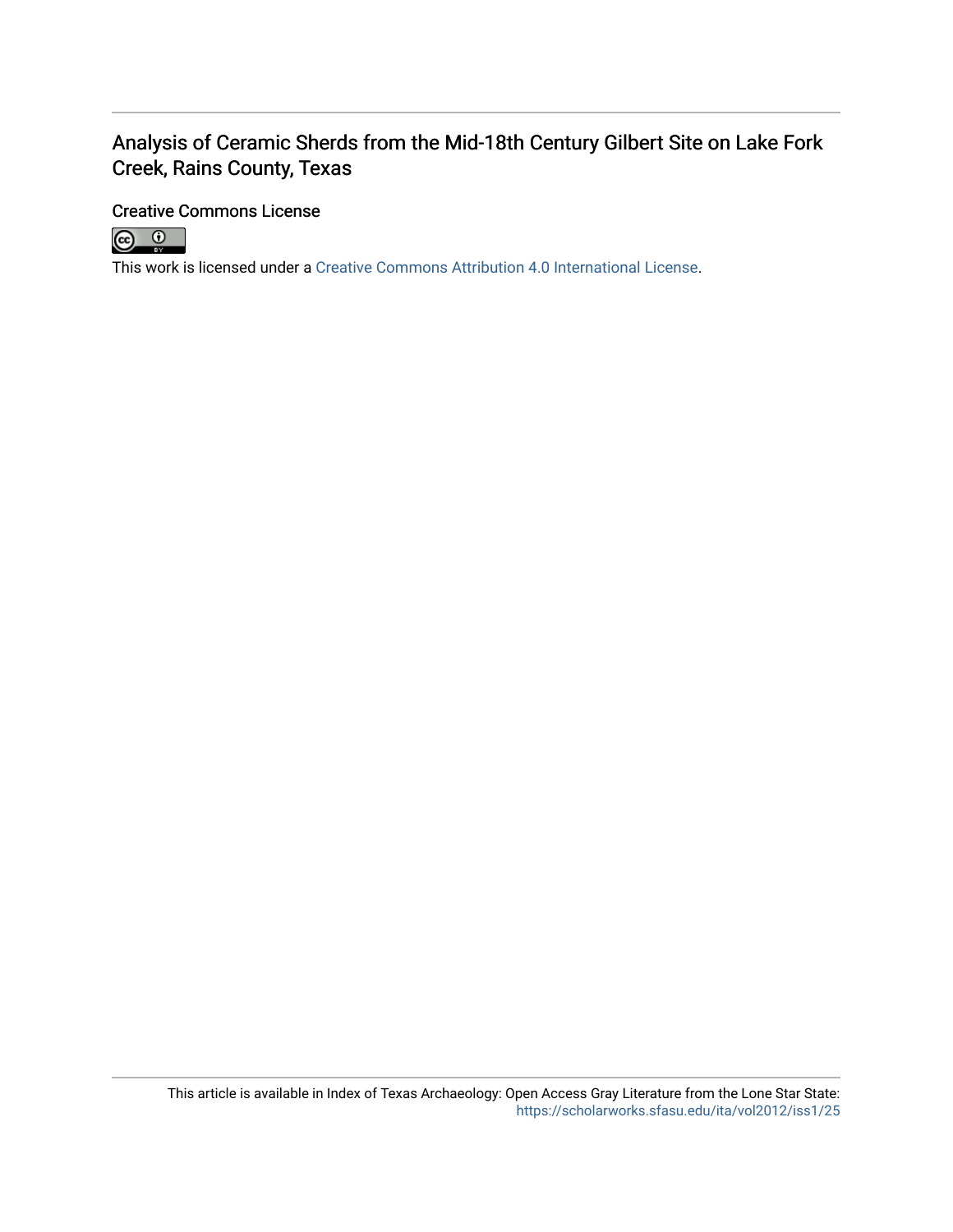# **Analysis of Ceramic Sherds from the Mid-18th Century Gilbert Site on Lake Fork Creek, Rains County, Texas**

# *Timothy K. Perttula*

#### **INTRODUCTION**

The Gilbert site (41RA13) is an important mid-18th century American Indian site on an alluvial terrace along Lake Fork Creek, adjacent to the upper part of Lake Fork Reservoir in Rains County, Texas (Figure 1). The site was first investigated in 1962 by the Dallas Archeological Society (Harris and Harris 1962), and based on the findings from that work, the Texas Archeological Society (TAS) had a field school at the site in June and July 1962 (Jelks 1962:6).

There are several notable features of the Gilbert site. First, it contains 21 midden mounds about 6-9 m in diameter and ca. 1 m in height spread out over ca. 50 aces of the alluvial terrace landform (see Figure 1). The middens do not represent habitation features, as the "only occupational features discovered besides the middens were two pits that were evidently used for storing grain or other products. No house floors, post-mold patterns, burials, hearths, or other such structural remains were found" (Jelks 1967:6). Further investigation by Blaine (1992:178, 182) identified other midden features (discussed further below, and the source of the ceramic sherds discussed in this article) and a well-preserved bell-shaped storage pit in Feature 20. The newly-discovered midden features were not mounded or had a clay cap, and neither contained any evidence of structural remains or features. Structural features are considered more likely to be found in inter-midden areas than in the middens themselves.

A second notable feature of the Gilbert site is the abundance of mid-18th century European trade goods in the archeological deposits, much of it likely obtained from French traders. These goods include metal tools (knives, axes, wedges, hatchets, hoes, scrapers, awls, chisels, scissors, arrow points, and a Spanish sword hilt), gun parts, ornaments (especially glass trade beads), brass kettles, horse trappings, flat and bottle glass, and chipped glass pieces (Jelks 1967:18-111; Blaine 1988, 1992).

Third, there was a substantial aboriginal ceramic sherd assemblage from the Gilbert site (Story et al. 1967). The analysis of the sherds suggested that they are from vessels "too stylistically and technologically diverse to represent only one *locally-produced* ceramic complex" (Story et al. 1967:186; italics in the original). Furthermore, "the majority, and perhaps even all, of the decorated ceramics [at the site] are derived ultimately from the Caddoan [sic], particularly Fulton Aspect [Late Caddo period], tradition. Many close parallels exist in the modes and styles of decoration, paste characteristics, and vessel forms" (Story et al. 1967:187).

And lastly, the various results of the investigations suggested that the site was a village occupied by southern Wichita groups, possibly the Tawakoni, Kichai, or Yscani Indians (Jelks 1967:244). This conclusion is far from uniformly accepted (see Gregory 1973; Perttula 1992, 2007), a point I will return to in the final section of this article. In the remainder of this article, I discuss the analysis of a small collection of previously unstudied ceramic sherds from two midden features (F-B3 and F-B4) excavated by Jay and Jerrylee Blaine from the Gilbert site. The focus of the analysis is to characterize the principal stylistic and technological characteristics of the ceramic sherd assemblages from these two middens, compare this assemblage in those aspects with the larger assemblage from numerous middens studied by Story et al. (1967), and then offer my own interpretation of the cultural affiliations of the Gilbert site occupants based on the ceramic sherd assemblage data.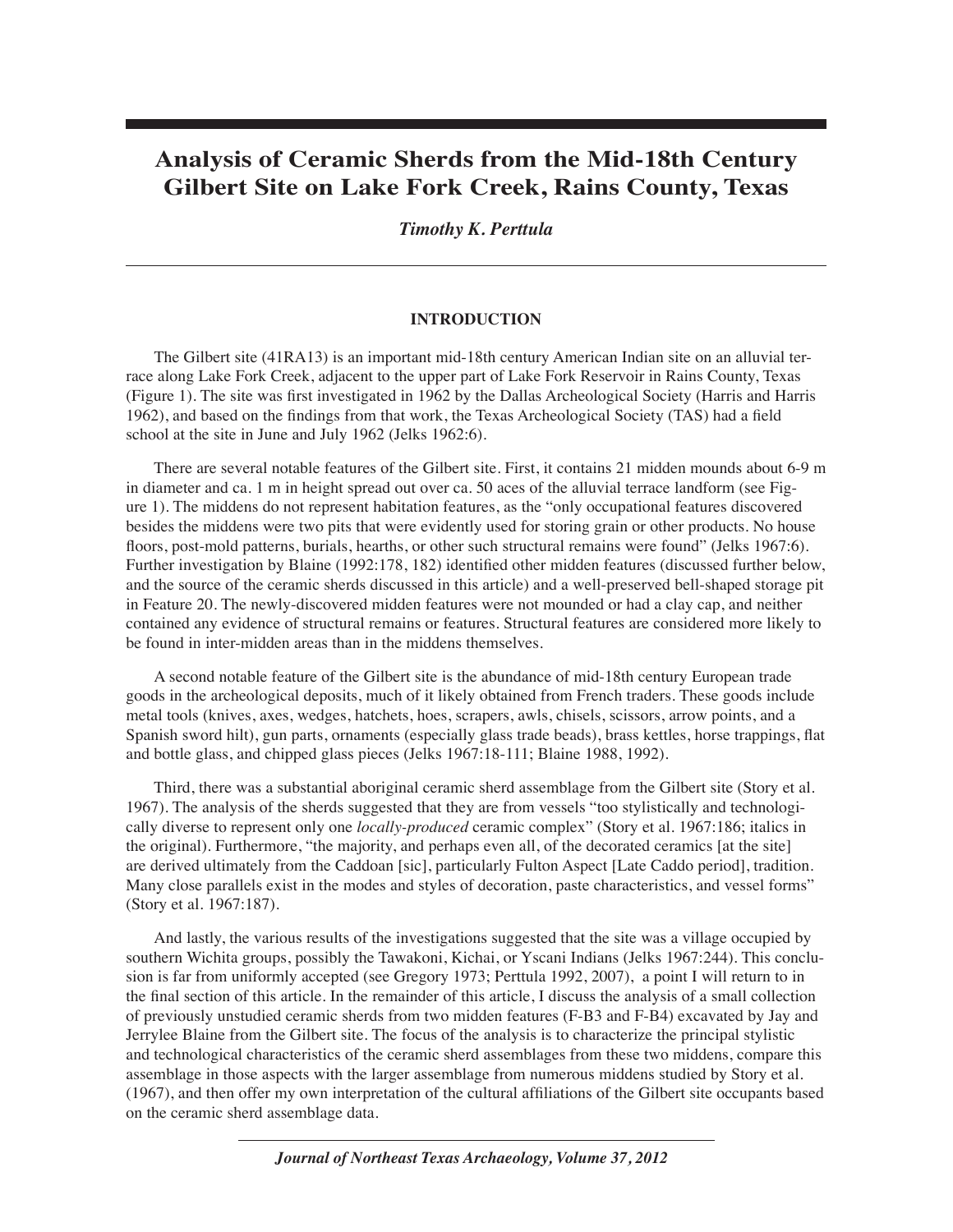

Figure 1. Map of the Gilbert site, showing the location of midden features 1-21 and features F-B3 and F-B4.

### **SITE BACKGROUND AND JAY BLAINE INVESTIGATIONS**

In the years following the TAS field school, Jay and Jerrylee Blaine identified and investigated two midden features at the Gilbert site, labeled Feature F-B3 and Feature F-B4, in the southern and western parts of the alluvial terrace landform (see Figure 1). According to Jay Blaine, "these features were isolated individual middens and both are outside the previously known main site feature pattern. Feature F-B3's surface was even with the surrounding ground. Feature F-B4 was slightly elevated above the surrounding ground's surface" (Jay Blaine, August 18, 2010 personal communication). Blaine also noted that both features "lacked a clay topping but had the usual assortment of deer and box turtle remnants, glass beads, metals, etc. F-B3 contained the two unused metal hoes [see Blaine 1992:Figure 3] as well as some scarce (wine?) bottle evidence" (Jay Blaine, August 18, 2010 personal communication). Neither midden provided any direct evidence of structural remains, such as post holes, floors, pits, or concentrations of daub.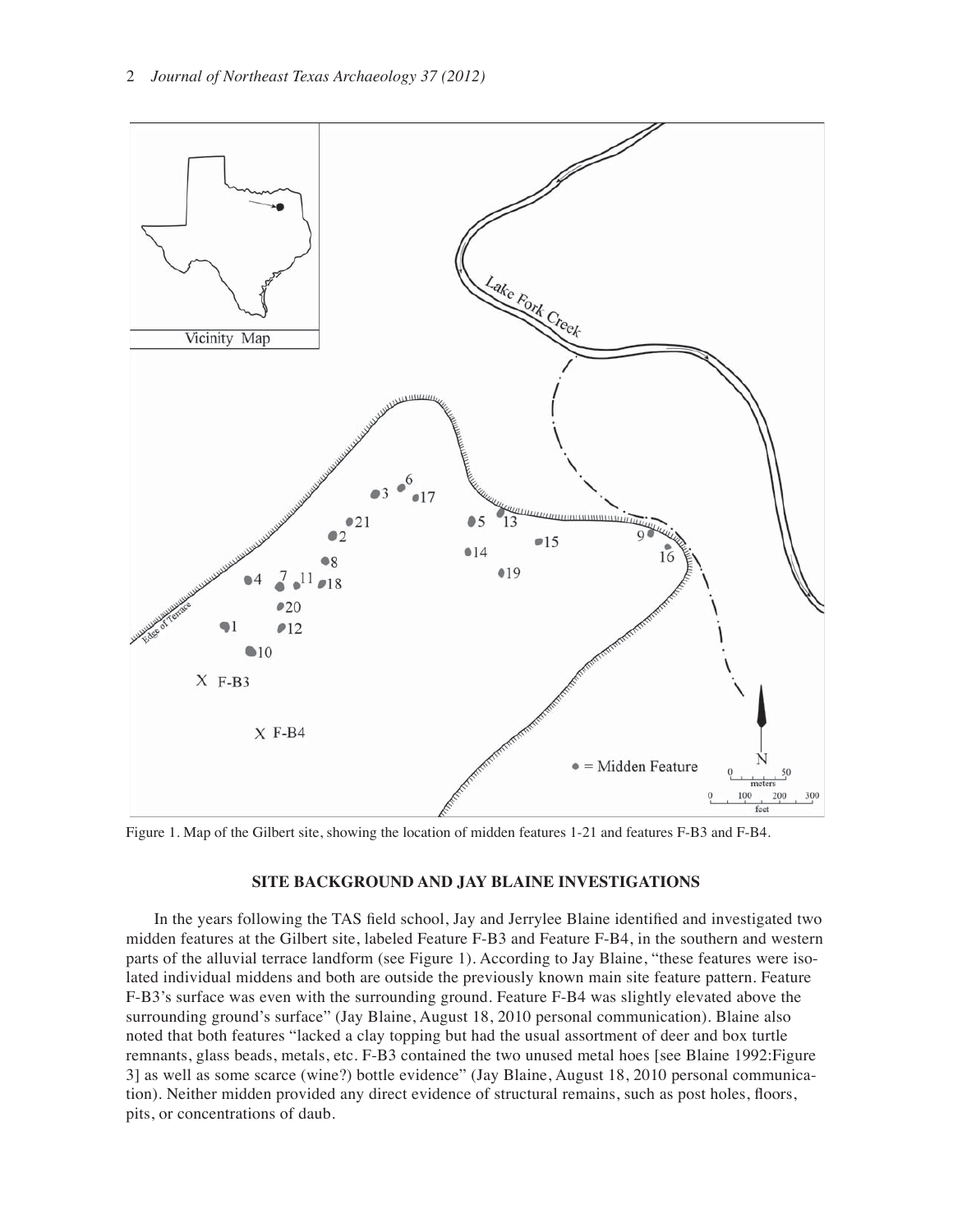#### **CERAMIC SHERD ASSEMBLAGE**

As already mentioned, the ceramic sherds analyzed for this article are from the Blaine's excavations in Middens F-B3 and F-B4 (see Figure 1). This includes 53 sherds from F-B3 and 69 sherds from F-B4. There are a few pieces of burned clay  $(n=2)$  and sherdlets  $(n=7)$ ; sherds less than 1 cm in length and width) in the collections, but these are not further considered herein.

The analysis of the ceramic sherds from the Gilbert site is based on differences in temper and paste, type of sherd (i.e., rim, body, or base), rim and lip form (cf. Brown 1996:Figure 2-12), decoration (if present, including the identification of motifs and elements), surface treatment (smoothing, burnishing, or polishing; see Rice 1987), and firing conditions (cf. Teltser 1993). Temper is the deliberate and indeterminate materials found in the paste (Rice 1987:411), including a variety of tempers (grog or crushed sherds, burned mussel shell, burned bone, etc.). Sherd cross-sections were inspected macroscopically and with a 10X hand lens to determine the character of the paste and its inclusions. Determining the firing conditions was based on the identification of the firing core in the sherd cross-sections and the identification of oxidation patterns as defined in Teltser (1993:535-536 and Figure 2a-h) and Perttula (2005: Figure 5-30il). Finally, wall thickness was recorded in millimeters (mm), using a vernier caliper, along the mid-section of the sherd (see Appendix 1).

#### **F-B3 Sherds**

The 53 sherds from midden F-B3 include seven rim sherds, 45 body sherds, and one base sherd. They are from vessels made with six different temper-paste combinations, five of which have a clayey to silty paste: shell-tempered (n=18, including four rims, 37.5% of the sherds from the midden that were analyzed for temper and paste); bone-tempered (n=13, including two rims, 27.1%); grog-tempered (n=7, 14.6%); bone-hematite-tempered (n=7, including one rim,  $14.6\%$ ); fine sandy paste (n=2, 4.2%), and groghematite-tempered  $(n=1, 2.1\%)$ . Differences in temper-paste and firing conditions (see below) suggest that the 53 sherds may be from as many as 19 separate vessels or vessel fragments that were discarded in the F-B3 midden.

Fourteen sherds, including two rims, are from the decorated portions of vessels. One is a small engraved sherd with a row of small engraved triangles (Figure 2b), probably from what Story et al.  $(1967:127)$  have identified as a Natchitoches Engraved variant bowl or carinated bowl with a fine sandy paste. The other 13 decorated sherds are from utility ware jars, including sherds with brushed  $(n=7)$ , incised (n=4), punctated (n=1), and grooved (n=1) elements.

The brushed sherds from F-B3 are from bone-tempered  $(n=4)$  and bone-hematite-tempered  $(n=3)$  jars. Six have parallel brushing marks on them, probably representing the vertical brushing of jar body sections, and a seventh has opposed brushing marks. All four of the incised sherds are from shell-tempered jars. One Emory Punctated-Incised body sherd has parallel to curvilinear incised lines on it (cf. Story et al. 1967:Figure 57h), two others have closely-spaced curvilinear or straight incised lines, and the fourth incised body sherd has widely-spaced parallel incised lines as well as a single opposed diagonal incised line (Figure 3f).

The punctated sherd is an Emory Punctated-Incised jar rim (everted rim with rounded lip) with at least two rows of punctations beginning just below the vessel lip (see Figure 3e). It is a shell-tempered vessel. Another shell-tempered rim (direct rim and a rounded lip) has a broad horizontal grooved line below the lip. Similar grooved pottery vessels of the Lindsey Grooved type have been identified in 18th century Hasinai Caddo ceramic assemblages in the Neches-Angelina river basin in East Texas (Marceaux 2011), but they are tempered with grog or bone, never shell.

The plain rims from F-B3 are shell-tempered  $(n=2)$ , bone-tempered  $(n=2)$ , and bone-hematite-tempered (n=1). The shell-tempered rims are from everted rim jars with rounded lips. The bone-hematitetempered rim is from a jar with a direct rim and a rounded lip. The two bone-tempered rims are from two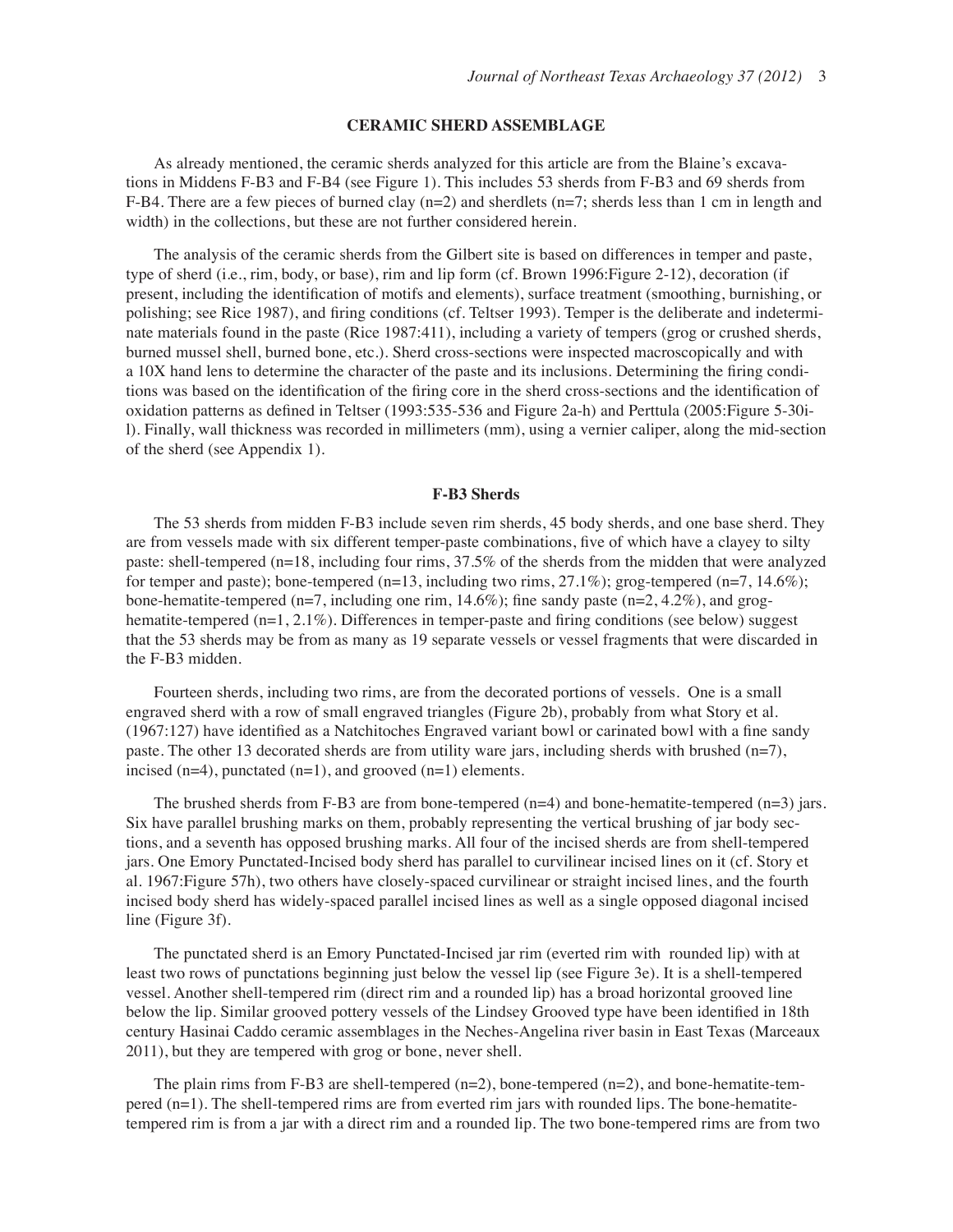

Figure 2. Engraved sherds from F-B3 and F-B4 middens: a, Womack Engraved; b, cf. Natchitoches Engraved, variant; c, Natchitoches Engraved variant; d, cross-hatched engraved zone; e, Natchitoches Engraved variant; f, Natchitoches Engraved variant. Provenience: a, F-B4, Lot 9; b, F-B3, Lot 25; c, F-B4, Lot 57; d, F-B4, Lot 57; e, F-B4, Lot 80; f, F-B4, Lot 73.

different vessels. The first of these is from a jar with organic residue preserved on its exterior surface. The rim is direct, with a flat and exterior folded lip. The second bone-tempered rim is a short inverted and interior thickened rim, perhaps from a Simms Engraved or Simms Plain carinated bowl or Womack Ware (Story et al. 1967:148-149), that has a rounded lip.

The different temper-paste sherd groupings from the F-B3 midden are from vessels that were fired in a variety of ways (Table 1). Shell-tempered vessels were overwhelmingly fired in a low oxygen or reducing environment, a firing strategy designed to improve the success in firing vessels with shell temper (see Feathers and Peacock 2008). Bone-tempered, grog-tempered, and bone-hematite-tempered sherds are from vessels primarily fired in a reducing environment, but cooled in the open air, leaving a thin lens of oxidized or lighter surface color along one or both vessel surfaces. Sherds from both incompletely oxidized and reduced-fired vessels are represented in the fine sandy paste sherds, while the grog-hematitetempered sherds are from both vessels fired in an oxidizing environment as well as vessels that were sooted, smudged, or refired (Table 1).

In terms of surface treatment of the F-B3 sherds, both the bone-tempered and shell-tempered sherds are from vessels with interior smoothing (56-71% of the sherds from these groups with evidence of surface treatment); presumably this smoothing was done to decrease the permeability of these utility ware vessels used for cooking and food storage. Approximately 33% of the bone-tempered sherds have interior and/or exterior burnished surfaces, and are likely from bowls and carinated bowls. Burnished vessel surfaces are especially common on fine sandy paste  $(50%)$  and grog-tempered  $(85.7%)$  sherds, indicating that these temper-paste groupings are also primarily from burnished fine ware vessels that were discarded in the F-B3 midden.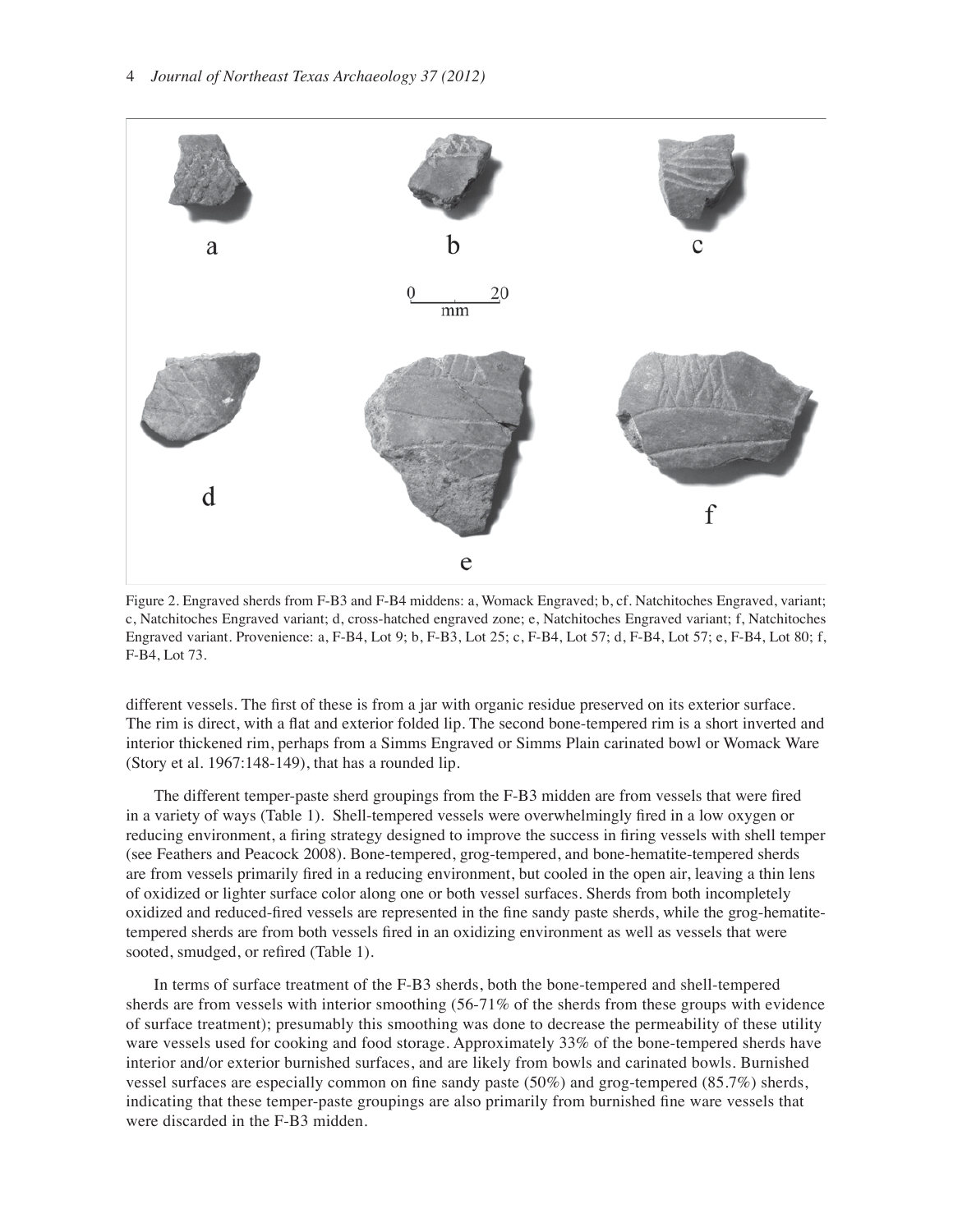

Figure 3. Utility ware sherds from the F-B3 and F-B4 middens: a, parallel brushed; b, horizontal and overlapping brushed; c, parallel brushed; d, tool punctated row at rim-body juncture; e, Emory Punctated, f, parallel and diagonal incised lines. Provenience: a, F-B4, Lot 74; b, F-B4, Lot 55; c, F-B4, Lot 39; d, F-B4, Lot 26; e, F-B3, Lot 28; f, F-B3, Lot 24.

In general, the sherds from the F-B3 midden are from moderately thin-walled vessels with rim thickness ranges of 5.4-8.9 mm and body sherd thickness ranges of 4.6-8.4 mm. The one base sherd is 8.4 mm thick. The bone-tempered sherds are from vessels of two different thickness ranges: 4.5-5.6 mm and 6.5-7.0 mm, presumably reflecting size differences, while the shell-tempered sherds (both rim and body sherds) have a continuous thickness range of 6.1-7.8 mm, and the grog-tempered body sherds have a continuous thickness range of  $6.3$ -7.4 mm. The one fine ware body sherd (fine sandy paste) is  $6.7$  mm thick, while the decorated utility ware sherds range from 6.9-8.3 mm (rim) to 5.4-7.8 mm (body) in thickness.

#### **F-B4 Sherds**

The F-B4 midden has 69 sherds, five rim sherds, 63 body sherds, and one base sherd. They are made from nine different temper-paste combinations, six of which have a clayey to silty paste: bone-tempered  $(n=27,$  including one rim, representing  $45\%$  of the 60 sherds analyzed in detail from this midden); fine sandy paste-hematite-tempered (n=10, 16.7%); fine sandy paste (n=9, 15%); shell-tempered (n=5, 8.3%, including one rim); grog-tempered  $(n=5, 8.3\%$ , including two rims); bone-hematite-tempered  $(n=1, 1)$ 1.7%); grog-bone-tempered (n=1, 1.7%); bone-shell-tempered (n=1, 1.7%); and fine sandy paste-shelltempered,  $n=1, 1.7\%$ ). Differences in temper-paste and firing conditions (see below) suggest that the 69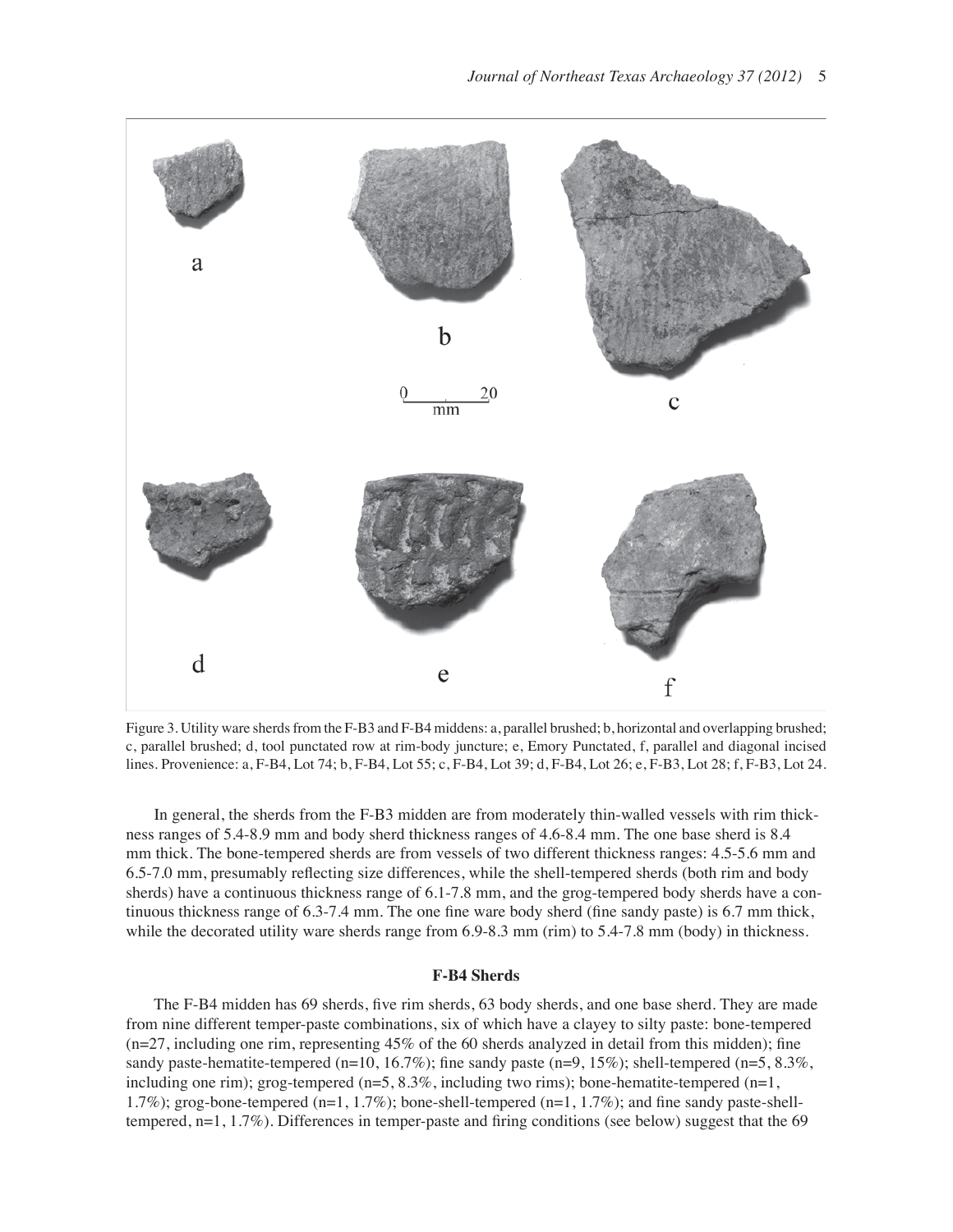| Firing conditions                  | bone | shell  | fSP  | grog | bone-hematite | grog-hematite |
|------------------------------------|------|--------|------|------|---------------|---------------|
| Oxidizing                          |      | $5.6*$ |      |      |               | 33.3          |
| Incompletely oxidized              | 7.7  |        | 50.0 | 14.3 |               |               |
| Reducing                           | 23.1 | 94.4   |      |      | 28.6          |               |
| Reduced, but cooled<br>in open air | 61.5 |        | 50.0 | 71.4 | 71.4          |               |
| Sooted, smudged,<br>or refired     | 7.7  |        |      | 14.3 |               | 66.7          |
| Totals                             | 13   | 18     | 2    | 7    | 7             | 3             |

**Table 1. Firing conditions for the F-B3 sherds.**

\*percentage; fSP=fine sandy paste

sherds may be from as many as 20 separate vessels or vessel fragments that were discarded in the F-B4 midden.

Forty-one sherds, including two rims, are from the decorated portions of vessels. About  $41\%$  (n=17) are from engraved  $(n=16)$  and red-slipped  $(n=1)$  fine ware vessels. The other 24 decorated sherds are from utility ware jars, including sherds with brushed  $(n=22)$ , incised  $(n=1)$ , and punctated  $(n=1)$  elements.

The engraved sherds from fine ware vessels include one rim sherd and 16 body sherds. The rim sherd (direct rim and a rounded lip) is from a grog-tempered Womack Engraved vessel that has a cross-hatched engraved zone that begins below the lip (see Figure 2a). Three other body sherds from F-B4, two with a fine sandy paste (one of which has pieces of crushed hematite temper), have cross-hatched engraved Womack Engraved designs (see Figure 2d). Six engraved body sherds resemble the Natchitoches Engraved variant group defined by Story et al. (1967:127-129 and Figure 54c-bb); they are from sandy paste and sandy paste-hematite-tempered burnished vessels. Each of the sherds have hachured triangular areas (see Figure 2c, e) and/or brackets (see Figure 2f) embedded in or pendant from areas of straight and diagonal engraved lines. One of these sherds has a brown-colored slip on interior and exterior vessel surfaces.

One small body sherd has two closely-spaced horizontal engraved lines, suggestive of Simms Engraved, but the lines lack tick marks. Story et al's (1967:133 and Figure 56a-b) engraved Sherd Group 1 have horizontal engraved lines. Other engraved sherds have closely-spaced parallel lines (n=1), straight and curvilinear lines  $(n=1,$  fine sandy paste), parallel and opposed lines  $(n=1,$  fine sandy paste and hematite-tempered), one bottle sherd with curvilinear lines, and one body sherd with opposed engraved lines (n=1, bone- and shell-tempered).

The one red-slipped sherd is a rim (direct rim and a rounded lip) from a grog-tempered bowl. The bowl has a hematite-rich clay slip on both vessel surfaces. Red-slipped vessels are a distinctive feature of Middle (ca. A.D. 1200-1450) and Late (ca. A.D. 1450-1680) Caddo ceramic assemblages in East Texas, particularly in the upper basins of the Red, Sulphur, Big Cypress, and Sabine River stream basins. Caddo groups that remained in one or all of these areas—except in the Red River, where after ca. A.D. 1300, all ceramics were tempered with shell—in the mid-18th century may be the source of this fine ware at the Gilbert site.

More than 95% of the brushed sherds have parallel brushing marks on them (see Figure 3a, c). The other has horizontal and overlapping brushing marks (see Figure 3b). Most of the brushed sherds are from bone-tempered vessels  $(n=16)$ , with smaller numbers of sherds with grog temper  $(n=2)$  or a non-tempered fine sandy paste  $(n=1)$ .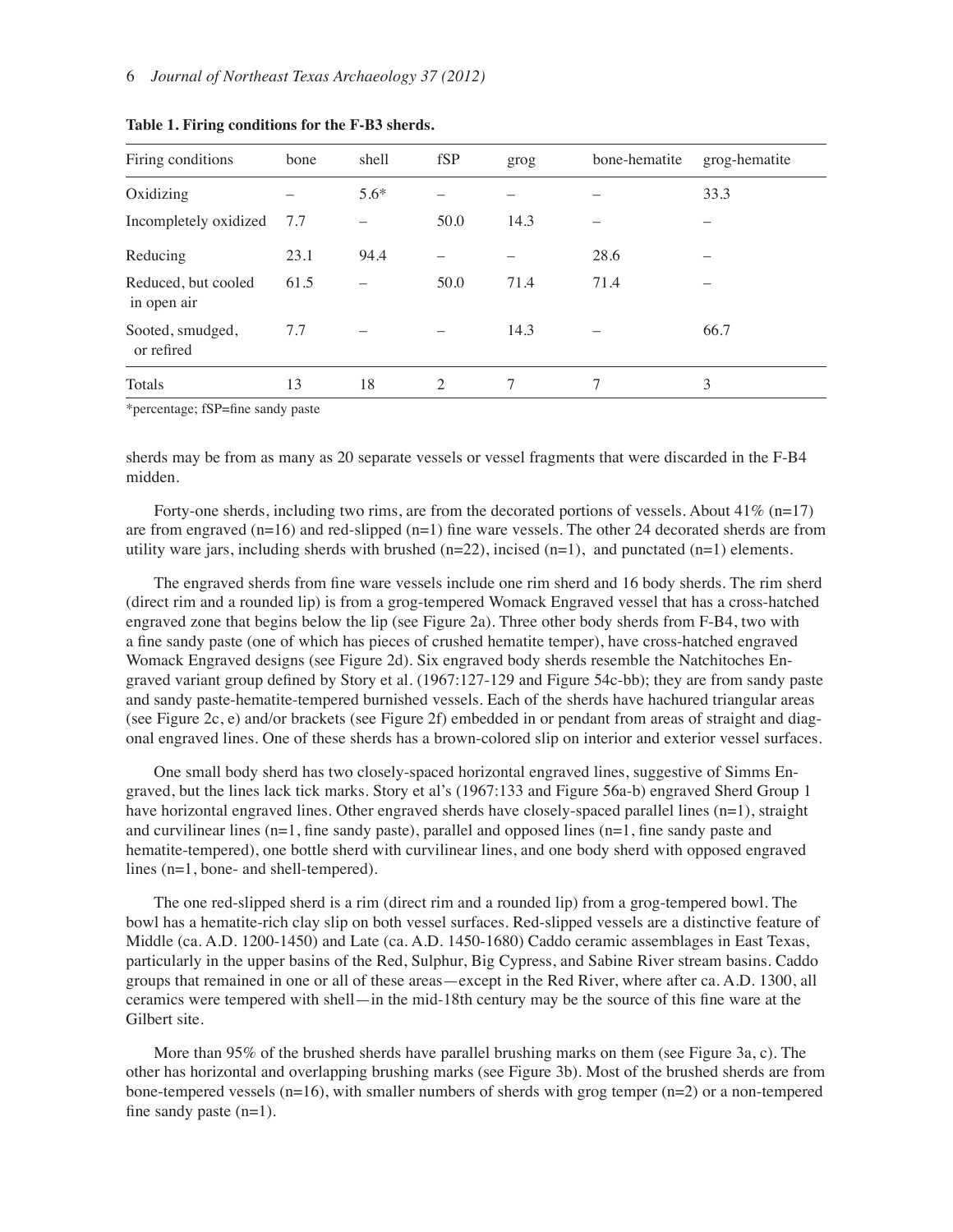The incised and punctated sherds are from shell-tempered and bone-tempered vessels. The incised sherd, probably from an Emory Punctated-Incised jar, has only a single straight incised line on it, while the punctated bone-tempered vessel sherd from a second Emory Punctated-Incised jar has a row of tool punctations at the rim-body juncture (see Figure 3d). Story et al. (1967:137) describe the temper and paste of Emory Punctated-Incised vessels as having either sandy paste, sandy paste and shell-tempered, sandy paste and grog-tempered, or sandy paste and bone-tempered in "varying quantities."

The plain rims from F-B4 are shell-tempered  $(n=1)$  and bone-tempered  $(n=1)$ ; the temper and paste was not analyzed on a small third rim. The shell-tempered rim is from a bowl or carinated bowl with an inverted rim and a rounded lip, perhaps from a Womack Plain vessel or Womack Ware (Story et al. 1967:146, 148-149 and Figures 60 and 61), that has a rounded lip. The bone-tempered rim is from a jar with an everted rim and a rounded and exterior folded lip. The third plain rim also has a rounded and exterior folded lip, and may also be from a jar.

The different temper-paste sherd groupings from the F-B4 midden are from vessels that were fired in a variety of ways (Table 2). Bone-tempered, fine sandy paste, grog-tempered, shell-tempered, fine sandy paste-hematite-tempered, grog-bone-tempered, bone-shell-tempered, and fine sandy paste-shell-tempered sherds are from vessels primarily if not exclusively fired in a reducing environment. Those with bone temper and a fine sandy paste tended to also be cooled in the open air, leaving a thin lens of oxidized or lighter surface color along one or both vessel surfaces. Temper-paste groups that were primarily fired and cooled in a reducing environment—leaving the vessel sherds with a black core and a very dark gray to black color on both vessel surfaces—include the grog-tempered, shell-tempered, and bone-shell-tempered groups (Table 2). Sherds from both incompletely oxidized and oxidized-fired vessels are represented in the fine sandy paste sherds, the bone-hematite-tempered sherds, and the shell-tempered group. One shelltempered sherd is from a vessel that was sooted, smudged, or refired (Table 2).

| Firing conditions                  | b    | fSP  | g    | b-h                      | sh   | $fSP-h$ | $g-b$ | $b$ -sh                  | fSP-sh |
|------------------------------------|------|------|------|--------------------------|------|---------|-------|--------------------------|--------|
| Oxidizing                          |      |      |      | $100.0*$                 |      |         |       |                          |        |
| Incompletely<br>oxidized           |      | 14.3 |      |                          | 20.0 |         |       |                          |        |
| Reducing                           | 42.9 | 28.6 | 80.0 | $\overline{\phantom{0}}$ | 40.0 |         |       | 100.0                    |        |
| Reduced, but<br>cooled in open air | 57.1 | 57.1 | 20.0 |                          | 20.0 | 100.0   | 100.0 | $\overline{\phantom{0}}$ | 100.0  |
| Sooted, smudged,<br>or refired     |      |      |      |                          | 20.0 |         |       |                          |        |
| Totals                             | 28   | 7    | 5    |                          | 5    | 9       |       | 1                        |        |

#### **Table 2. Firing conditions for the F-B4 sherds.**

\*percentage; b=bone-tempered; fSP=fine sandy paste; g-grog; b-h=bone-hematite-tempered; sh=shell-tempered; fSP-h=fine sandy paste and hematite-tempered; g-b=grog-bone-tempered; b-sh; bone and shell-tempered; fSP-sh=fine sandy paste and shell-tempered

Both the bone-tempered, fine sandy paste, and grog-tempered sherds in the F-B4 midden are from vessels with interior smoothing (40-61% of the sherds from these groups with evidence of surface treatment); Utility wares tended to be smoothed on the interior vessel surface, primarily to lower the permeability and increase the heating effectiveness of particular vessels (see Rice 1996:148), namely the utility ware vessels used for cooking. Between 7.1-42.9% of the fine sandy paste and bone-tempered sherds are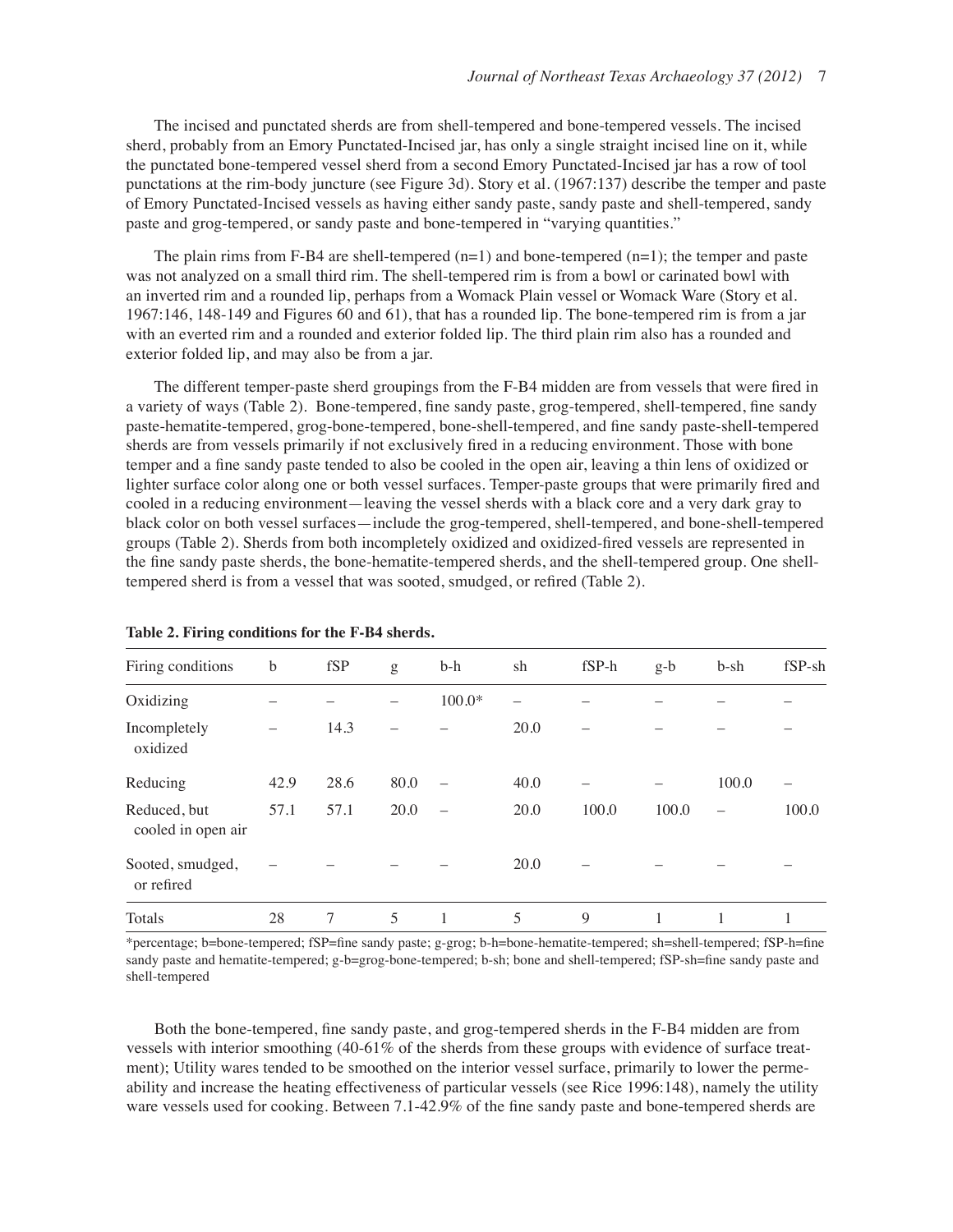#### 8 *Journal of Northeast Texas Archaeology 37 (2012)*

also smoothed on their exterior surfaces, and these are likely from bowls and carinated bowls. Interior and/or exterior burnished surfaces on sherds from bowls and carinated bowls are also common in the F-B4 ceramic assemblage, except in the bone-tempered sherds, where burnished sherds are conspicuous in their absence in the F-B4 midden, but are relatively abundant in the F-B3 midden assemblage. Burnished vessel surfaces are especially common on fine sandy paste  $(57.1\%)$ , grog-tempered  $(80.0\%)$ , shelltempered (60%), fine sandy paste-hematite-tempered (67%), and bone-shell-tempered (100%) sherds. These temper-paste groupings are also primarily from burnished fine ware vessels that were discarded in the F-B4 midden.

Comparable to the sherds from the F-B3 midden, the F-B4 sherds are from moderately thin-walled vessels with rim thickness ranges of 4.2-7.0 mm and body sherd thickness ranges of 3.6-8.0 mm. The one base sherd is 9.2 mm thick. The bone-tempered sherds are from vessels of two different thickness ranges: 4.7-6.6 mm and 6.9-7.2 mm, presumably reflecting vessel size differences, and there are also two thickness/size ranges apparent in the fine sandy paste sherds  $(5.3{\text -}6.6 \text{ mm}$  and  $7.3{\text -}8.0 \text{ mm})$ ; the grog-tempered sherds  $(5.1-5.6 \text{ mm}$  and  $6.1-6.6 \text{ mm}$ ; the shell-tempered sherds  $(5.6 \text{ mm}$  and  $6.5-7.0 \text{ mm}$ ; and the fine sandy paste-hematite-tempered sherds  $(5.1-5.6 \text{ mm}$  and  $6.7-7.6 \text{ mm})$ . The mean thickness of the F-B4 fine ware rim sherds (n=2) is  $5.3 \pm 1.2$  mm, and the fine ware body sherd mean thickness is  $6.39 \pm 0.73$  mm. The decorated utility ware body sherds have a mean thickness of  $5.92 \pm 0.61$  mm.

#### **COMPARISONS TO EARLIER GILBERT SITE SHERD ANALYSES**

The ceramic sherds from the F-B3 and F-B4 middens are from the same range of broken vessels of various kinds as has been documented by Story et al. (1967). As enumerated in Table 3, the sherds from other middens at the Gilbert site are dominated by those from Womack Engraved, incised and punctated Emory Punctated-Incised vessels, brushed and brushed-combed jars, Natchitoches Engraved and Natchitoches Engraved variant bowls and carinated bowls, and Simms Engraved vessels. In the F-B3 and F-B4 middens, brushed sherds are abundant (especially in F-B4), there are Emory Punctated-Incised jar sherds, as well as sherds from Womack Engraved and Natchitoches Engraved vessels; there are no sherds from Simms Engraved vessels, although one rim sherd from F-B3 may be from a Simms Plain vessel (or Womack Plain). The ceramics from the FB-3 and F-B4 middens are clearly from the same component as the 21 other midden features distributed across the Gilbert site.

Looking in more detail at the distribution of the different kinds of decorated and plain ceramic types and groups, Womack Engraved vessel sherds, bone-tempered sherds, and shell-tempered sherds are the most widely distributed at the Gilbert site, being found with some frequency in virtually every one of the investigated middens, including F-B3 and F-B4 (Figure 4a, d-e and Table 4). These comprise the key set of ceramic fine wares and plain wares in this mid-18th century ceramic assemblage, along with Womack Plain, Womack Ware, incised sherds, and Natchitoches Engraved.

The principal cluster (i.e., highest percentages in the various investigated middens, ranging from 12.7-51.4%) of Womack Engraved sherds at the Gilbert site is in the southwestern part of the site (see Figure 4a). Natchitoches Engraved and Natchitoches Engraved variant sherds occur in two small clusters in the southwestern (and includes F-B3 and F-B4 middens) and northwestern parts of the site (see Figure 4b), in frequencies ranging between 6.1-9.1% of the sherds in each investigated midden.

Brushed pottery has a wide distribution across the Gilbert site, occurring in middens from the southwestern and northwestern parts of the site as well as in a central area cluster (see Figure 4c). Brushed sherds are abundant in both F-B3 and F-B4 middens (13.2-31.9%), as they are in middens 6 (9.1%), 12 (25.7%), and 15 (12.9%).

Bone-tempered sherds occur throughout the site, but the highest proportions (27.1-87.9%) of bonetempered sherds are found in midden features (including F-B3 and F-B4) in the southwestern part of the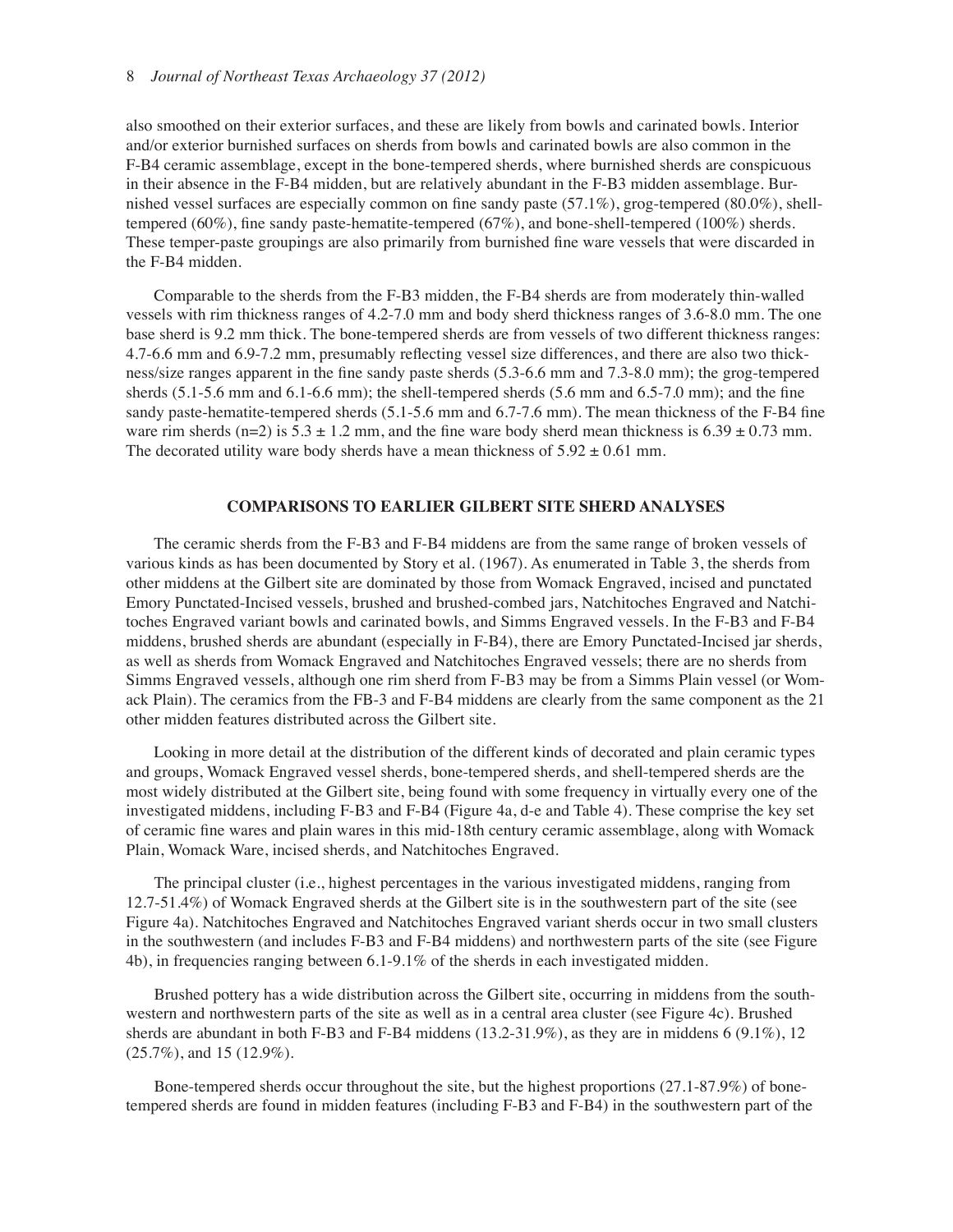| Fea. No.       | WE                       | $\rm NE$          | <b>ME</b>      | $\rm SE$     | ${\bf P}$                | I              | $\mbox{B-C}/\mbox{}$<br>$\mathsf C$ | $\mathbf{A}^{\prime}$<br>$\mathrm{A}\text{-}\mathrm{I}$ | $\rm EP$                 | $\, {\bf B}$     | $B-P$      |
|----------------|--------------------------|-------------------|----------------|--------------|--------------------------|----------------|-------------------------------------|---------------------------------------------------------|--------------------------|------------------|------------|
| $\,1\,$        | 48                       | $\sqrt{2}$        | $\mathbf{9}$   | 29           | 5                        | $\overline{9}$ |                                     | $\mathbf{1}$                                            | $\sqrt{2}$               | $\overline{4}$   | 13         |
| $\sqrt{2}$     | $31\,$                   | -                 | $\sqrt{5}$     | $28\,$       | $\overline{\phantom{0}}$ | $\overline{7}$ |                                     |                                                         | $\overline{\phantom{0}}$ | $\sqrt{2}$       |            |
| $\mathfrak{Z}$ | 48                       | $40\,$            | $40\,$         |              |                          | $20\,$         | $37\,$                              |                                                         |                          | $32\,$           |            |
| $\overline{4}$ | 23                       | $\sqrt{2}$        | $\mathfrak{Z}$ |              | 3                        | 5              |                                     | $\mathbf{1}$                                            | $\mathbf{9}$             | $\boldsymbol{9}$ | $\sqrt{6}$ |
| $\sqrt{5}$     | 19                       | $\qquad \qquad -$ | $\mathbf{9}$   | $\,1\,$      | $\boldsymbol{7}$         | 27             |                                     | $\sqrt{2}$                                              |                          | $\,1$            |            |
| 6              | $\overline{4}$           | 17                | 17             |              | $\overline{\phantom{0}}$ | $18\,$         |                                     | $\overline{\phantom{0}}$                                | $\mathbf{1}$             | 17               |            |
| $\tau$         | 9                        | $10\,$            | $\mathbf{1}$   | $\mathbf{1}$ | $\overline{2}$           | $\mathbf{1}$   | 9                                   |                                                         |                          | $\mathfrak{Z}$   |            |
| $8\,$          | -                        |                   |                |              | —                        | $\mathbf{1}$   | $\,1\,$                             |                                                         |                          | $\sqrt{2}$       |            |
| $10\,$         | $\overline{\phantom{0}}$ | $\mathbf{1}$      | $\sqrt{2}$     |              |                          |                |                                     |                                                         |                          |                  |            |
| $11\,$         | 6                        |                   | $\mathbf{1}$   |              |                          | 1              |                                     |                                                         |                          |                  |            |
| $12\,$         | 18                       |                   | $\sqrt{2}$     |              | $\mathbf{1}$             |                |                                     |                                                         |                          | $\overline{9}$   |            |
| 15             | $\mathbf{1}$             |                   | $\,1$          |              |                          | —              | $\mathbf{1}$                        |                                                         |                          | $\overline{4}$   |            |
| $16\,$         | $\mathbf{1}$             |                   | $\mathbf{1}$   |              |                          | $\sqrt{2}$     |                                     |                                                         |                          |                  |            |
| $17\,$         | $\sqrt{6}$               |                   |                |              |                          | $\mathbf{1}$   |                                     |                                                         |                          |                  |            |
| $18\,*$        | $\mathbf{1}$             |                   |                |              |                          | $\,1$          |                                     |                                                         |                          | 1                |            |
| $19\,$         |                          |                   |                |              |                          | 3              |                                     |                                                         |                          |                  |            |
| 20             | $\mathbf{1}$             |                   |                |              |                          |                |                                     |                                                         |                          | $\mathbf{1}$     |            |
| Totals         | 216                      | $72\,$            | 91             | 59           | $18\,$                   | 96             | 47                                  | $\overline{4}$                                          | $12\,$                   | 85               | 19         |

**Table 3. Decorated sherds from features (see Story et al. 1967:Tables 7 and 8).**

WE=Womack Engraved an variants; NE=Natchitoches Engraved and variants; ME=miscellaneous engraved; SE=Simms Engraved; P=punctated; I=incised; B-C=brushed-combed; C=combed; A=appliqued; A-I=appliqued-incised; EP=Emory Punctated; B=brushed; B-P=brushed-punctated

\*does not include four pinched sherds

site (see Figure 4d). Midden 18 has the highest proportion (87.9%) of bone-tempered sherds. Shell-tempered sherds are primarily clustered in the same middens where bone-tempered sherds predominate (see Figure 4e), except that middens in the northwestern (Midden 3) and north central (Midden 5) areas, as well as Midden 16 in the northeast part of the site, also have considerable proportions of shell-tempered ceramics. The proportion of shell-tempered pottery in these middens ranges from 19.7 to 80%. Middens where grog-tempered sherds are common cluster in the southwestern (including F-B3 and F-B4) and northwestern (Midden 6) parts of the Gilbert site (see Figure 4f).

### **CONCLUSIONS**

The analysis of the ceramic sherds from the F-B3 and F-B4 middens at the southern end of the Gilbert site has disclosed that they contain the same range of Caddo decorated fine wares and utility wares, namely Womack Engraved, Natchitoches Engraved variant, Emory Punctated-Incised, and brushed jars, as has been previously documented by Story et al. (1967) from the other investigated middens at the site (see also Table 3). Furthermore, the temper and paste groups in these assemblages, including shell-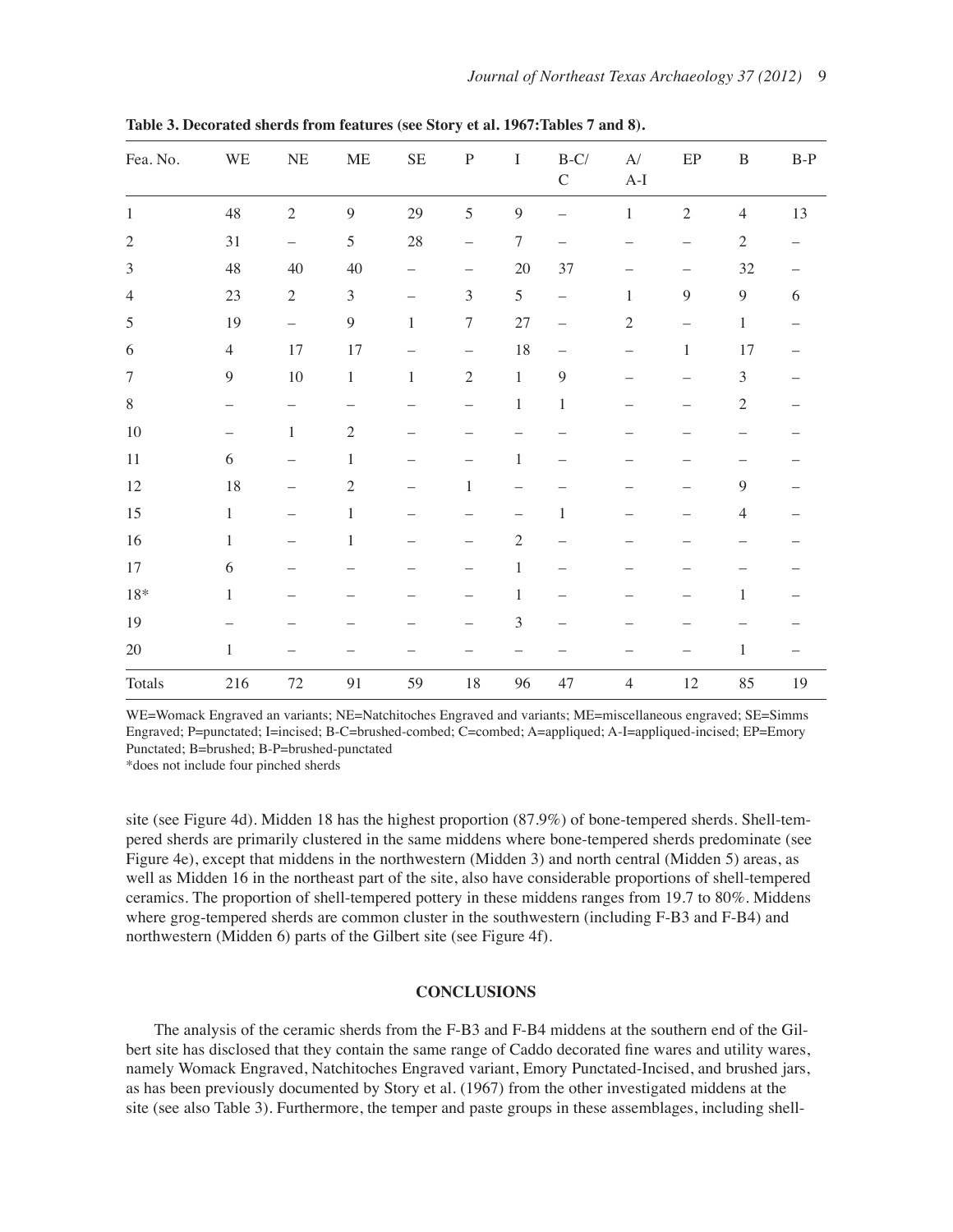

Figure 4. Distribution and highest percentages of selected ceramic types and groups at the Gilbert site: a, Womack Engraved; b, Natchitoches Engraved and variants;.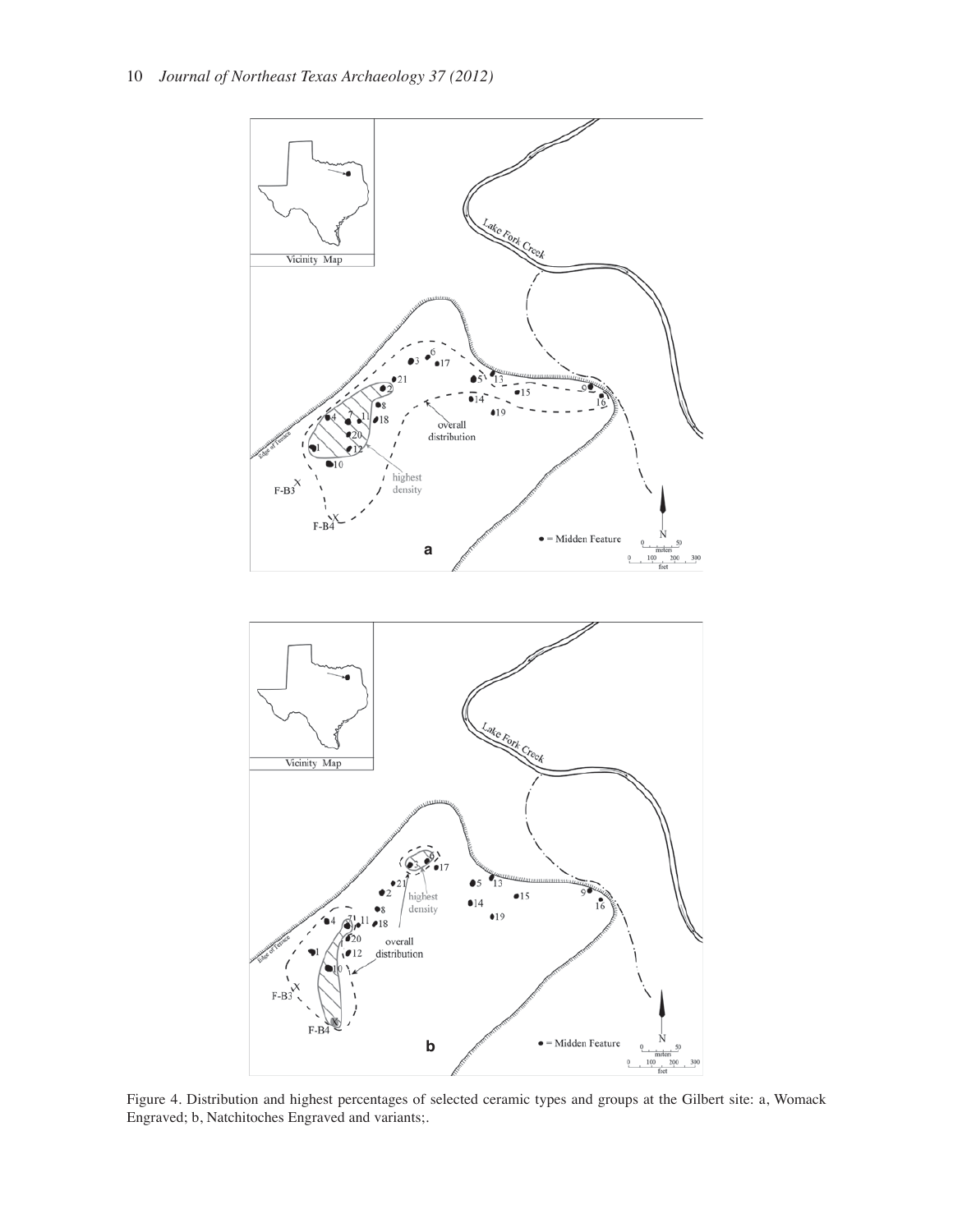

Figure 4. Distribution and highest percentages of selected ceramic types and groups at the Gilbert site: c, brushed pottery; d, bone-tempered sherds.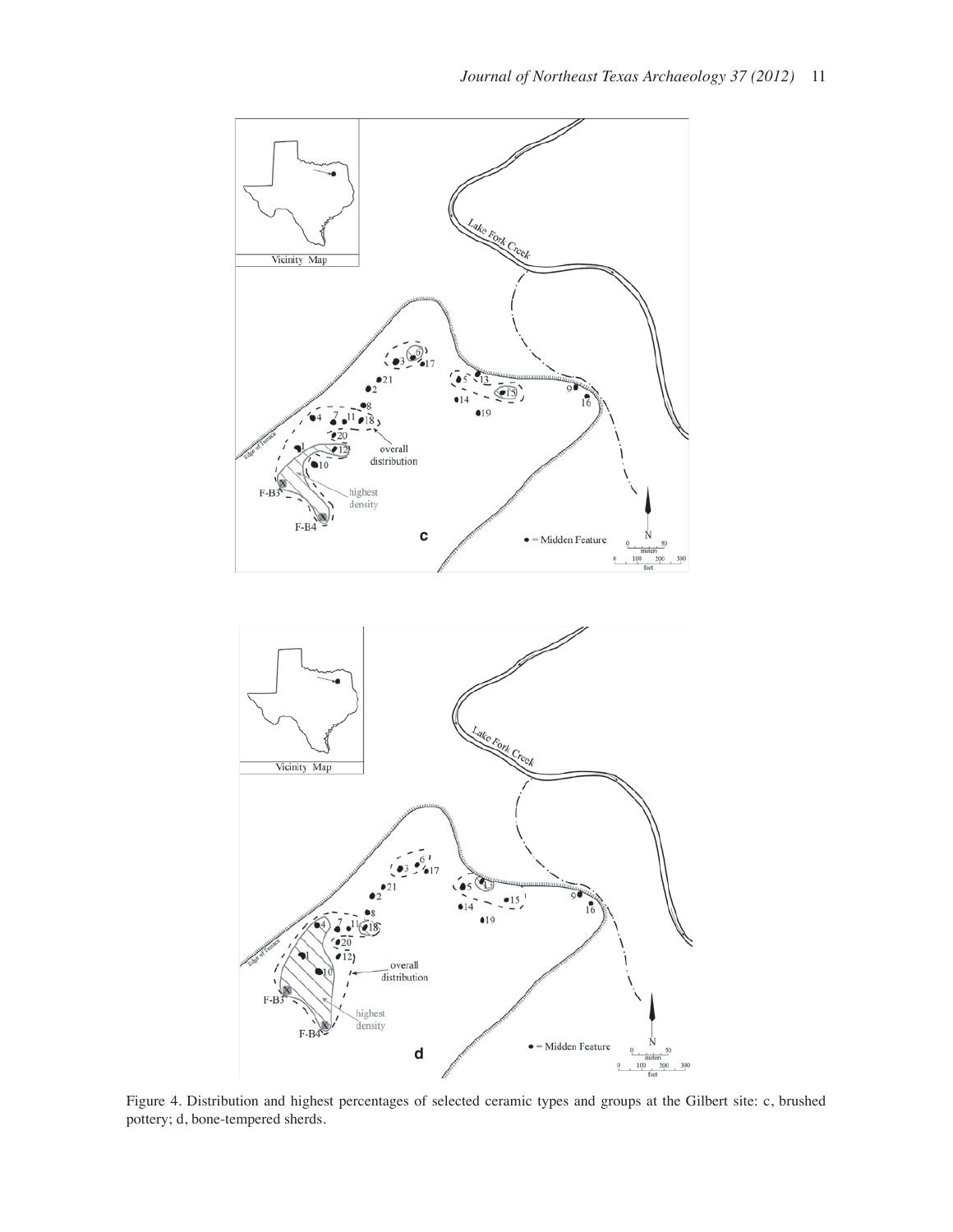

Figure 4. Distribution and highest percentages of selected ceramic types and groups at the Gilbert site: e, shell-tempered sherds; f, grog-tempered sherds.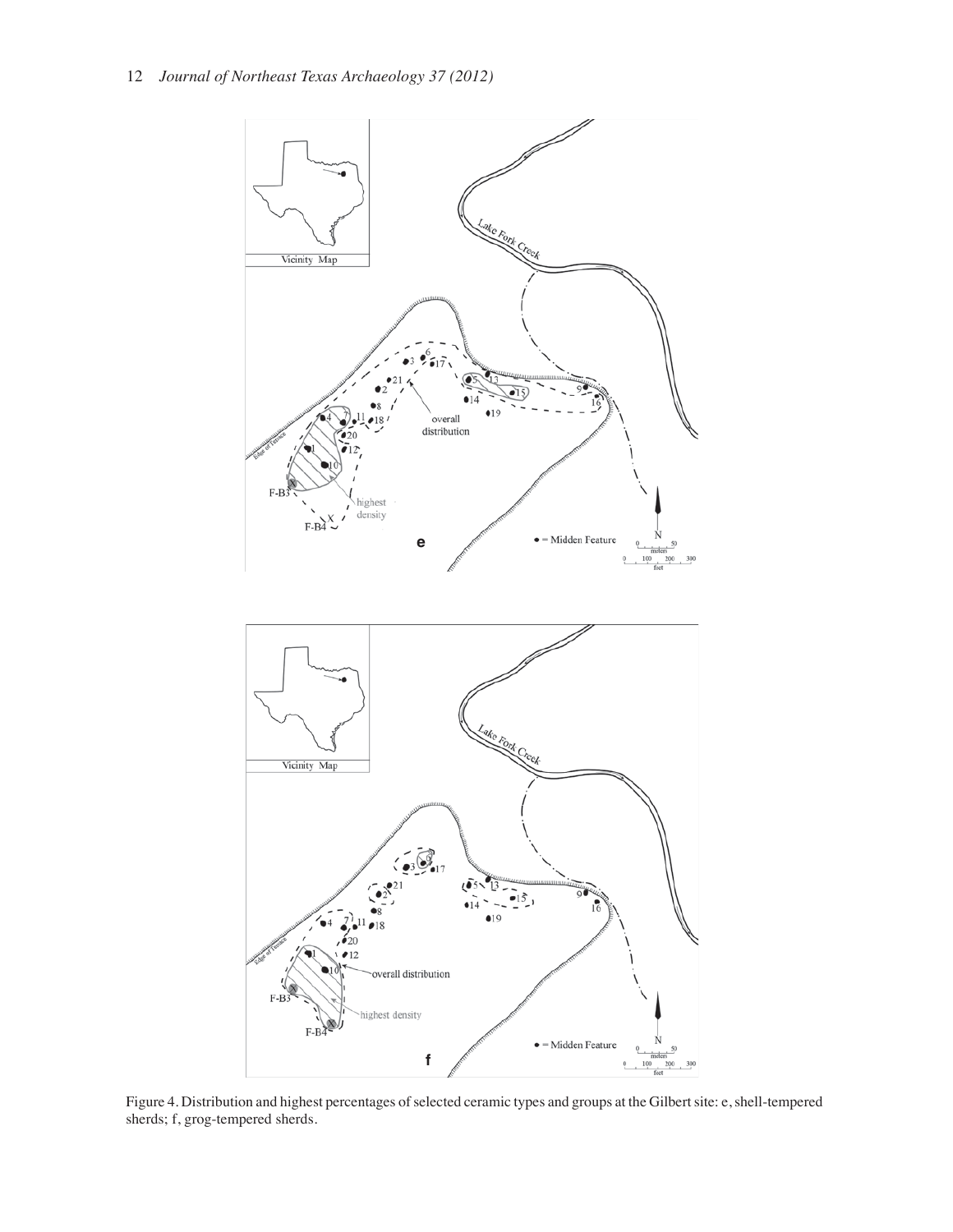| Fea. No.       | <b>WP</b>    | <b>WW</b>      | shell          | shell-bone     | bone                     | grog           | grog-shell | ${\rm SP}$     |
|----------------|--------------|----------------|----------------|----------------|--------------------------|----------------|------------|----------------|
| $\mathbf{1}$   | $\mathbf{1}$ | -              | 83             |                | 97                       | $42\,$         |            | $27\,$         |
| $\mathfrak{2}$ |              |                | $11\,$         |                | $\overline{\phantom{0}}$ | $\mathbf{1}$   |            | $\overline{3}$ |
| $\mathfrak{Z}$ | 91           | 120            | 148            |                | 108                      | 6              | 1          | 48             |
| $\overline{4}$ |              | $\mathfrak{Z}$ | 46             | $\mathbf{1}$   | 56                       | $\mathbf{1}$   | 1          | $\overline{7}$ |
| 5              | 1            | 37             | 77             |                | 24                       | 6              |            | 5              |
| 6              | $\mathbf{1}$ | $\overline{2}$ | 35             |                | 16                       | $18\,$         | 14         | 24             |
| $\tau$         | $16\,$       |                | 44             | $\mathfrak{2}$ | 14                       | $\mathbf{1}$   |            | $\mathbf{1}$   |
| $10\,$         |              |                | $\overline{2}$ |                | 3                        | $\overline{4}$ |            | 1              |
| $11\,$         |              | $\sqrt{2}$     |                |                | 1                        |                |            | $\overline{2}$ |
| 12             |              |                | $\overline{4}$ |                | $\mathbf{1}$             |                |            |                |
| 13             |              |                | $\mathfrak{Z}$ |                | $\mathfrak{2}$           |                |            |                |
| 15             | 1            |                | 12             | $\mathfrak{2}$ | 5                        | $\mathbf{1}$   |            | $\overline{c}$ |
| 16             |              |                | 16             |                | 16                       |                |            |                |
| $18\,$         |              |                | $\mathbf{1}$   |                | 58                       |                |            |                |
| $20\,$         |              |                |                |                |                          |                |            | 1              |
| Totals         | $111\,$      | 164            | 482            | $\sqrt{5}$     | 401                      | $80\,$         | 16         | 121            |

**Table 4. Plain sherds from features (see Story et al. 1967:Tables 7 and 8).**

WP=Womack Plain; WW=Womack ware; SP=sandy paste

tempered, bone-tempered, grog-tempered, and fine sandy paste as the principal temper-paste groups, are the same as the temper-paste groups from the other middens (see Table 4). The F-B3 midden ceramics are notable for the high proportions of shell-, bone-, and grog-tempered sherds, and the abundance of brushed jar sherds, while F-B4 has high proportions of bone-tempered and fine sandy paste sherds, along with a very high proportion of brushed jar sherds; Natchitoches Engraved variant sherds are also well represented in this midden.

The predominance of Caddo fine ware, utility ware, and plain ware vessel sherds in the various midden features at the Gilbert site strongly suggest that the site was occupied by Caddo peoples that made, used, and broke ceramic vessels during the course of the mid-18th century occupation. Instrumental neutron activation analysis of three sherds from the Gilbert site (Perttula and Ferguson 2010:Figure 3) indicate that they came from vessels made with local sub-region 5 clays in the upper Sabine River basin. This finding leads to the presumption that the sherds are from vessels that were made from local upper Sabine River basin clays. Does this presumption of local manufacture support the conclusion that the vessel sherds found at the Gilbert site were made by Caddo peoples rather than non-Caddo Wichita-Tawakoni or Kichai groups? There are several lines of ceramic evidence that lend credence to the idea that the Gilbert site ceramics are the product of a Caddo occupation, but a contemporaneous occupation by two or more Caddo groups.

First, since the 1960s Womack Engraved has been viewed as a material culture trait diagnostic of the Norteno focus, and has been specifically linked with 18th century Norteno groups living on the southern Plains. These groups are all considered to be non-southern Caddo groups but Wichita-Tawakoni or Kichai in cultural affiliation (Duffield and Jelks 1961:80; Harris et al. 1965:360; Jelks 1967:244). The relatively frequent occurrence of inverted rim engraved vessels from a number of late 17th century Caddo sites in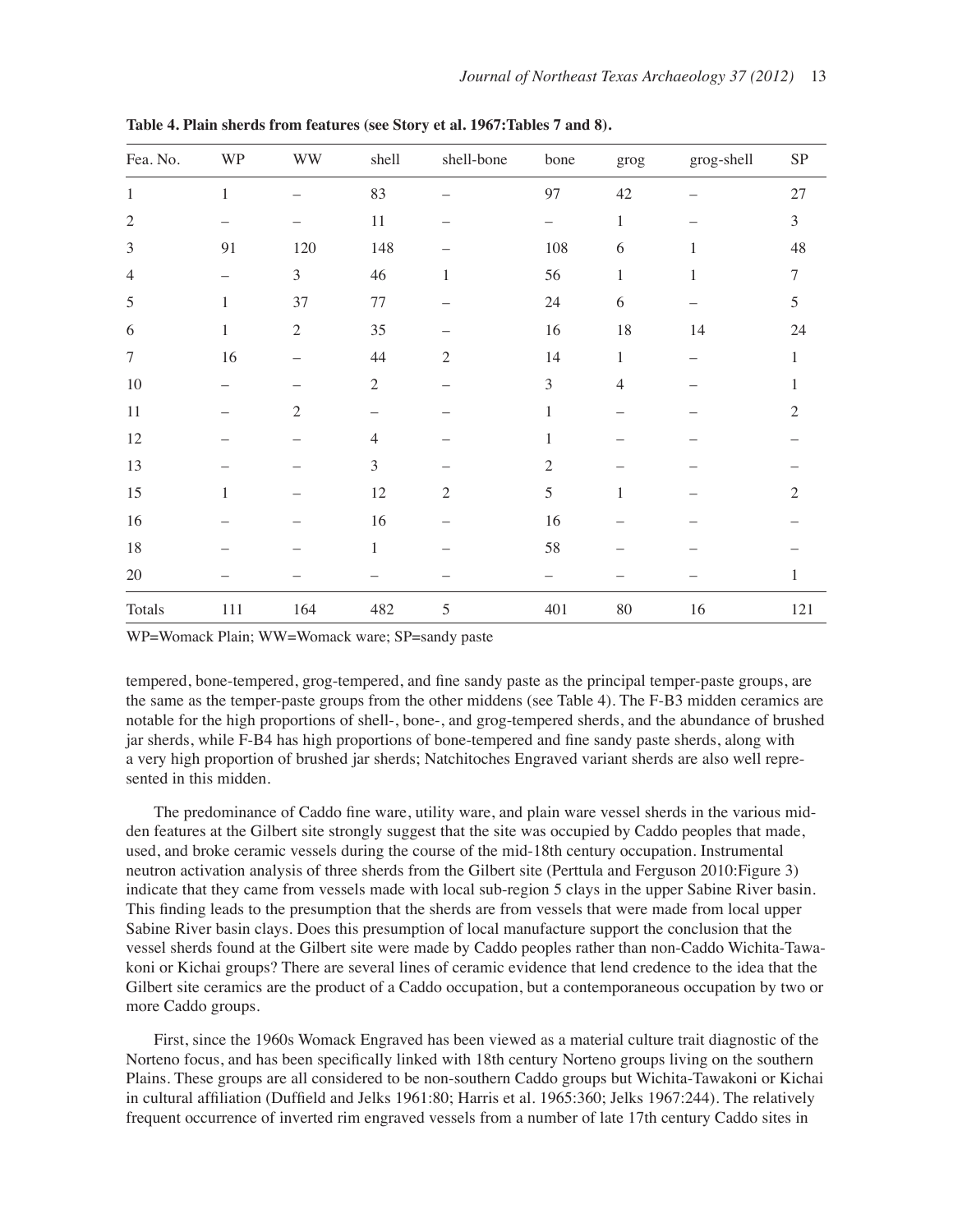the Sabine, Sulphur, and Little Cypress drainage basins in East Texas (see Perttula 2007:137-141) provide evidence of protohistoric settlement in these areas. They also provide stylistic evidence for the development of early 18th century Womack Engraved vessels out of a late 17th century Titus phase stylistic tradition that included distinctive red-slipped Taylor Engraved and Ripley Engraved inverted rim vessels. Perttula (2007:141-142) has stated the key stylistic and formal relationships between these Caddo ceramic types as including the following:

- (a) development of inverted rim carinated bowls;
- (b) earlier use of red-slipping on this vessel form; red-slipping is a common decorative element in upper Sabine and upper Big Cypress Titus phase ceramic vessel assemblages;
- (c) later use of shell-tempering in this vessel form;
- (d) ticked engraved lines, either on scrolls or semi-circles; and
- (e) hooked arm scrolls, including the meandering scroll.

Later changes and the full expression of the stylistic character of Womack Engraved included adding cross-hatched border areas or scroll dividers (the earlier inverted rim forms have hatched triangular scroll dividers) and the development of large cross-hatched engraved triangles. These occur either pendant from the vessel rim or pendant from the central engraved line running through the middle of the rim scroll.

These intimate stylistic relationships between Taylor Engraved and Womack Engraved inverted rim vessels dating from ca. A.D. 1670-1730 arising out of a Titus phase ceramic tradition should dispel the notion that Womack Engraved is a Wichita-Tawakoni or Norteno ceramic type. The occurrence of Womack Engraved vessels and their ancestral stylistic forms (i.e., Taylor Engraved inverted rim engraved carinated bowls, Womack Engraved, *var. Gum Creek* (Perttula and Nelson 2007:Figure 2f), and some red-slipped Ripley Engraved vessels) in burials on late Titus phase sites that lack trade goods indicate that certain Caddo groups still lived in the Sulphur, Sabine, and Little Cypress Creek basins after much of the region had been abandoned around ca. A.D. 1670. These Caddo groups developed this distinctive vessel form and its constellation of stylistic elements and motifs, which reached their full stylistic maturation by the early 18th century at the Womack site on the Red River and by the middle to late 18th century at the Gilbert and Pearson sites in the upper Sabine River basin.

Second, Womack Engraved vessels have been recovered from Fort Coffee phase sites in the Arkansas River basin of eastern Oklahoma (Rogers 2006:Table 2). Baugh (2009:Figure 1) considers Fort Coffee phase sites to represent a protohistoric Wichita group. Rogers (2006:24) indicates that the Womack Engraved in these sites are Caddo trade wares from the Red River basin to the south. Since the Fort Coffee phase sites appear to have been occupied until only ca. A.D. 1660, it is probable that the Womack Engraved vessels found there—if they are indeed stylistically the same as Womack Engraved vessels found on East Texas Caddo sites—must date at the very end of the Fort Coffee phase settlement of this locale. In any case, there does not appear to be any association between this protohistoric Wichita group and the manufacture of Womack Engraved. Instead, Womack Engraved was already being manufactured by that time among several Caddo groups in the upper Sabine River and Sulphur River basins.

Finally, it is worth considering again the suggestion made by Story et al. (1967:186) that the ceramics from the Gilbert site are "too stylistically and technologically diverse to represent only one locallyproduced ceramic complex." When we consider the co-associations between certain kinds of fine wares, utility wares, and plain wares and the use of specific temper-paste groups at the site—from contemporaneous midden feature contexts—this is a sound conclusion. Looking at the kinds of ceramics that were made by Caddo groups in the years and decades preceding the occupation of the Gilbert site, it is possible to venture suggestions about the provenance of the different ceramic wares. The shell-tempered vessel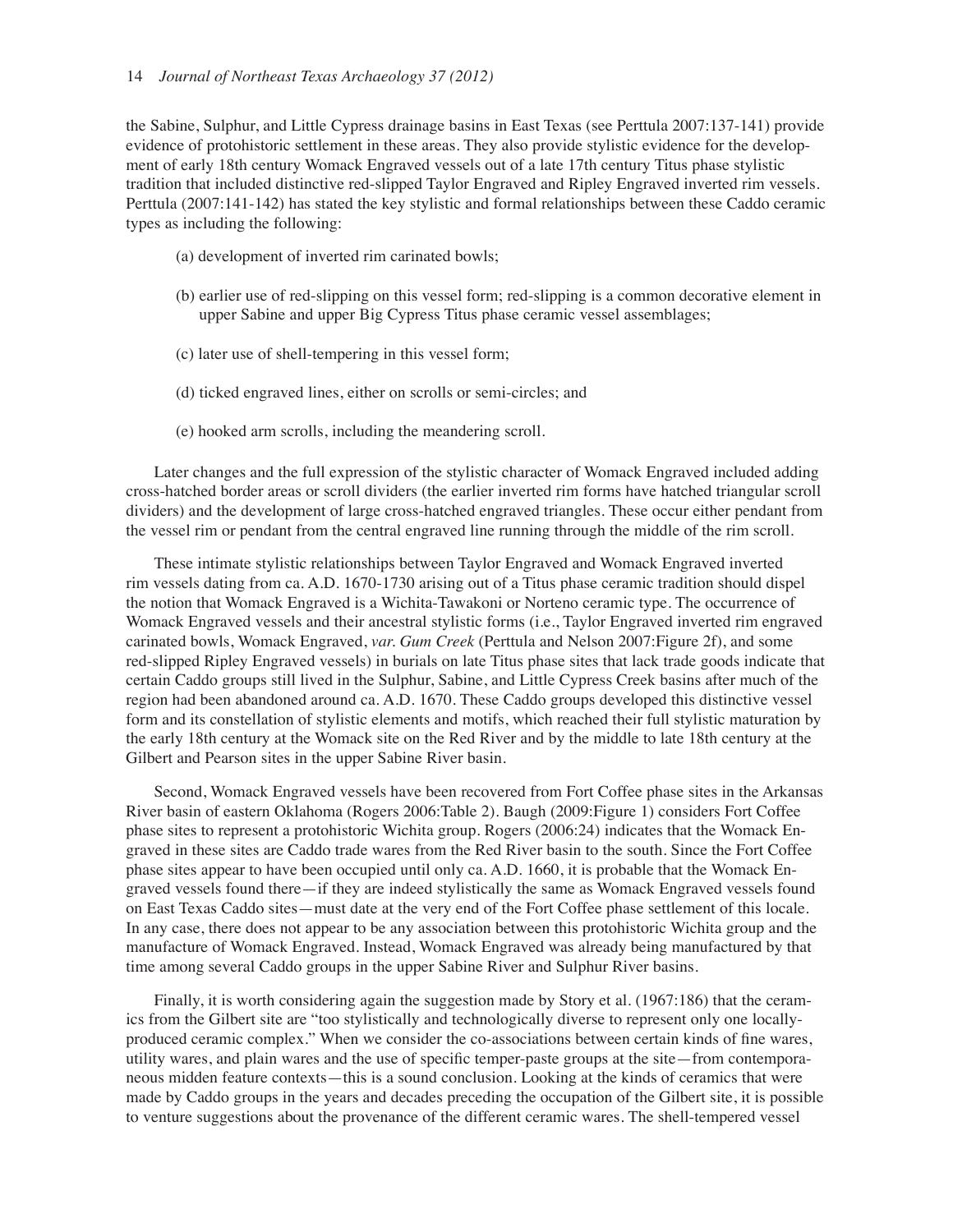sherds at the site, with the exception perhaps of the Natchitoches Engraved sherds that probably have a Northwest Louisiana provenance (Gregory and Avery 2007:Table 1), as well as the shell-tempered Emory Punctated-Incised vessel sherds, must have originated from a Red River Caddo group, probably one living on the middle Red River (Perttula et al. 2011:Figure 2), as this is the only part of East Texas where Caddo groups made and used shell-tempered ceramics in any quantity before the early 18th century. Likewise, the bone-tempered and brushed pottery sherds must have originated among Caddo groups in the Neches-Angelina, Sabine, and/or Big Cypress river basins in East Texas who had been making such utility ware jars since the 14th century A.D. I have already linked the manufacture and use of Womack Engraved to protohistoric Caddo sites and contexts in the upper Sabine and Sulphur river basins, where much of the ceramics were made using grog-temper, an ubiquitous part of Caddo ceramic manufacturing traditions across the region. The decorated and plain vessels with a fine sandy paste at the Gilbert site may be a local and mid-18th century ceramic innovation, as non-tempered sandy paste vessels are rare in prehistoric and protohistoric contexts in East Texas Caddo ceramic assemblages.

In sum, the sherds from decorated and plain vessels at the Gilbert site are considered to have been made by different Caddo groups that lived together at the site in the mid-18th century. The Wichita, Tawakoni, or Kichai have no demonstrated ethnic or archaeological affiliations with the distinctive ceramic wares found at the site.

The Caddo groups that lived at the site in the mid-18th century were originally from the middle Red River and parts of the upper Sabine, Sulphur, and Big Cypress stream basins in east Texas. They brought with them their own ceramic traditions, traditions in the making, decorating, and use of fine wares, utility wares, and plain ware vessels that had been developed over several centuries in prehistoric and protohistoric times. These traditions were maintained during the Gilbert site occupation, being found together in spatial clusters in most, if not all, of the midden features that have been investigated there. The co-association of these ceramic traditions, as well as the manufacture of sandy paste decorated and plain wares that may represent the development of a third distinctive and local ceramic tradition, suggest that the Caddo groups co-existed at the site, but had not yet ethnically coalesced as one distinctive and new Caddo group.

#### **ACKNOWLEDGMENTS**

I wish to thank Jay Blaine for the opportunity to analyze the sherds from his Gilbert site collections, and for providing me with information about the F-B3 and F-B4 middens. Lance Trask drafted the Figure 1 and 4 site maps and took the Figure 2 and 3 photographs.

#### **REFERENCES CITED**

Baugh, T. G.

2009 Protohistoric *Kirikir 'i-s* Societies on the Central and Southern Plains. *Oklahoma Anthropological Society Bulletin* 57:15-59.

Blaine, J. C.

- 1988 Trade hatchets from the Gilbert Site. *The Record, Fiftieth Anniversary Edition* 42(3):111-117. Dallas Archeological Society, Dallas, Texas.
- 1992 A Summary and Discussion of Additional Findings at the Gilbert Site, an Eighteenth-Century Norteno Occupation in Rains County, Texas. *Bulletin of the Texas Archeological Society* 63:175-196.

Brown, J. A.

1996 *The Spiro Ceremonial Center: The Archaeology of Arkansas Valley Caddoan Culture in Eastern Oklahoma*. 2 Vols. Memoirs No. 29. Museum of Anthropology, University of Michigan, Ann Arbor.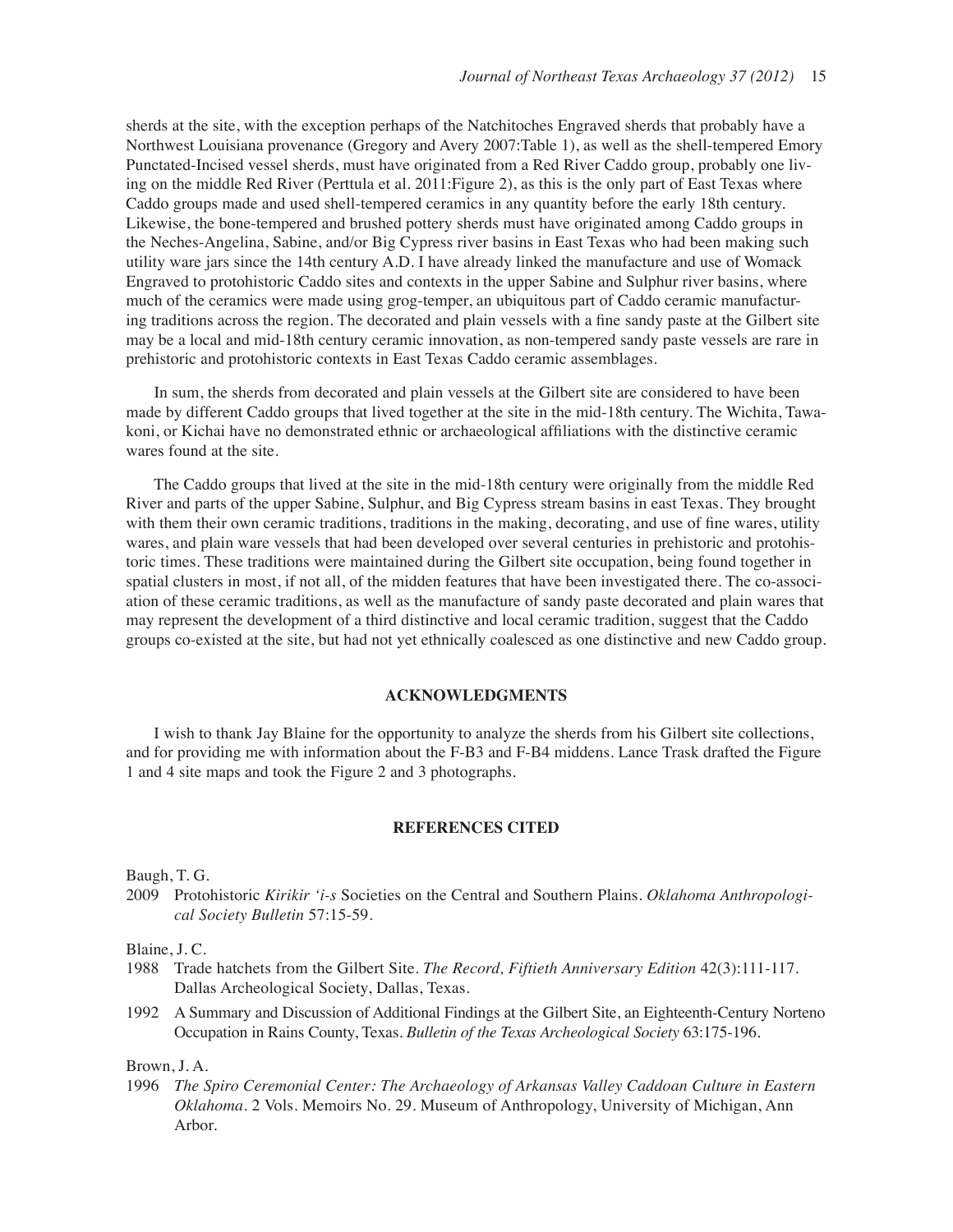Duffield, L. and E. B. Jelks

1961 *The Pearson Site: A Historic Indian Site in Iron Bridge Reservoir, Rains County, Texas*. Archaeology Series No. 4. Department of Anthropology, The University of Texas at Austin.

Feathers, J. K. and E. Peacock

2008 Origins and Spread of Shell-Tempered Ceramics in the Eastern Woodlands: Conceptual and Methodological Frameworks for Analysis. *Southeastern Archaeology* 27(2):286-293.

Gregory, H. F.

1973 Eighteenth-Century Caddoan Archaeology: A Study in Models and Interpretation. Ph.D. dissertation, Southern Methodist University, Dallas.

Gregory, H. F. and G. Avery

2007 American Indian Pottery from Historic Period Sites in North Louisiana. *Journal of Northeast Texas Archaeology* 26:33-76.

Harris, R. K. and I. M. Harris

1962 Another Marker on the Trail of the Norteno: A Preliminary Report on the Gilbert Site. *The Record* 17(1):2-9. Dallas Archeological Society, Dallas, Texas.

Harris, R. K., I. M. Harris, J. C. Blaine, and J. Blaine

1965 A Preliminary Archeological and Documentary Study of the Womack Site, Lamar County, Texas. *Bulletin of the Texas Archeological Society* 36:287-363.

#### Jelks, E. B. (editor)

1967 The Gilbert Site: A Norteno Focus Site in Northeast Texas. *Bulletin of the Texas Archeological Society* 37:1-248.

Marceaux, P. S.

2011 The Archaeology and Ethnohistory of the Hasinai Caddo: Material Culture and the Course of European Contact. Ph.D. dissertation, Department of Anthropology, The University of Texas at Austin.

Perttula, T. K.

- 1992 *"The Caddo Nation": Archaeological & Ethnohistoric Perspectives*. University of Texas Press, Austin.
- 2007 Inverted Rim Engraved Vessels in Protohistoric and Early Historic Caddo Sites in Parts of Northeast Texas. *Journal of Northeast Texas Archaeology* 26:136-144.

Perttula, T. K. (editor)

2005 *Archeological Investigations at the Pilgrim's Pride Site (41CP304), a Titus Phase Community in the Big Cypress Creek Basin, Camp County, Texas*. 2 Vols. Report of Investigations No. 30. Archeological & Environmental Consultants, LLC, Austin.

Perttula, T. K. and J. R. Ferguson

2010 The Chemical Variation in Prehistoric and Early Historic Caddo Ceramics in Eastern Texas. In *Studies on the Instrumental Neutron Activation Analysis of Woodland Period and Caddo Tradition Ceramics from Eastern Texas*, compiled by T. K. Perttula, pp. 3-1 to 3-62. Special Publication No. 17. Friends of Northeast Texas Archaeology.

Perttula, T. K. and B. Nelson

2007 The Gum Creek Cluster: Protohistoric Caddo Sites in the Little Cypress Creek Basin, ca. A.D. 1670-1720. *Journal of Northeast Texas Archaeology* 26:128-135.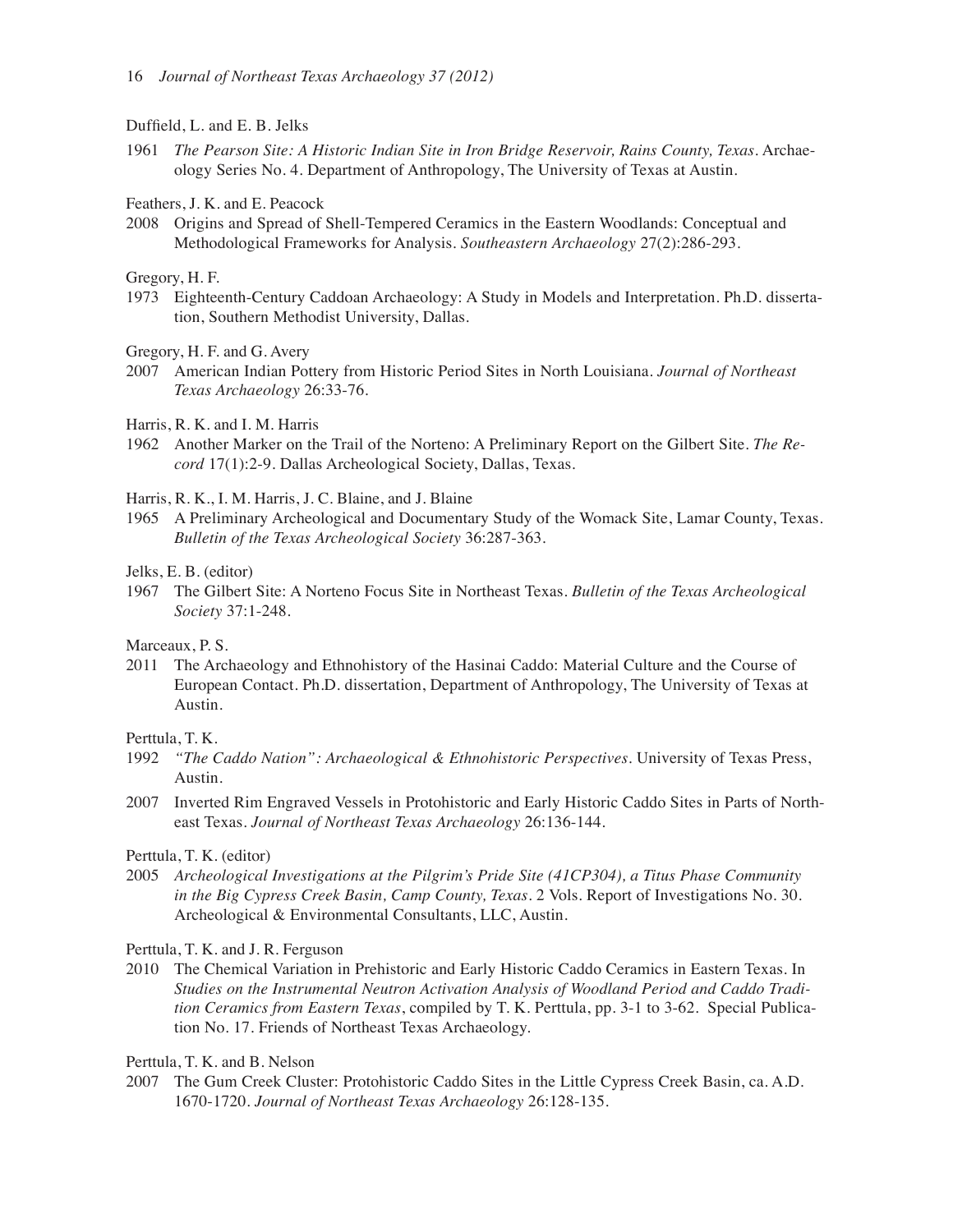Perttula, T. K., M. B. Trubitt, and J. S. Girard

2011 The Use of Shell-Tempered Pottery in the Caddo Area of the Southeastern U.S. *Southeastern Archaeology*, in press.

Rice, P. M.

- 1987 *Pottery Analysis: A Sourcebook*. University of Chicago Press, Chicago.
- 1996 Recent Ceramic Analysis: 1. Function, Style, and Origins. *Journal of Archaeological Research*  4(2):133-163.

Rogers, J. D.

2006 Chronology and the Demise of Chiefdoms: Eastern Oklahoma in the Sixteenth and Seventeenth Centuries. *Southeastern Archaeology* 25(1):20-28.

Story, D. A., B. Barber, E. Cobb, H. Cobb, R. Coleman, K. Gilmore, R. K. Harris, and N. Hoffrichter

1967 Pottery Vessels. In The Gilbert Site: A Norteno Focus Site in Northeast Texas, edited by E. B. Jelks. *Bulletin of the Texas Archeological Society* 37:112-187.

Teltser, P. A.

1993 An Analytic Strategy for Studying Assemblage-Scale Ceramic Variation: A Case Study from Southeast Missouri. *American Antiquity* 58(3):530-543.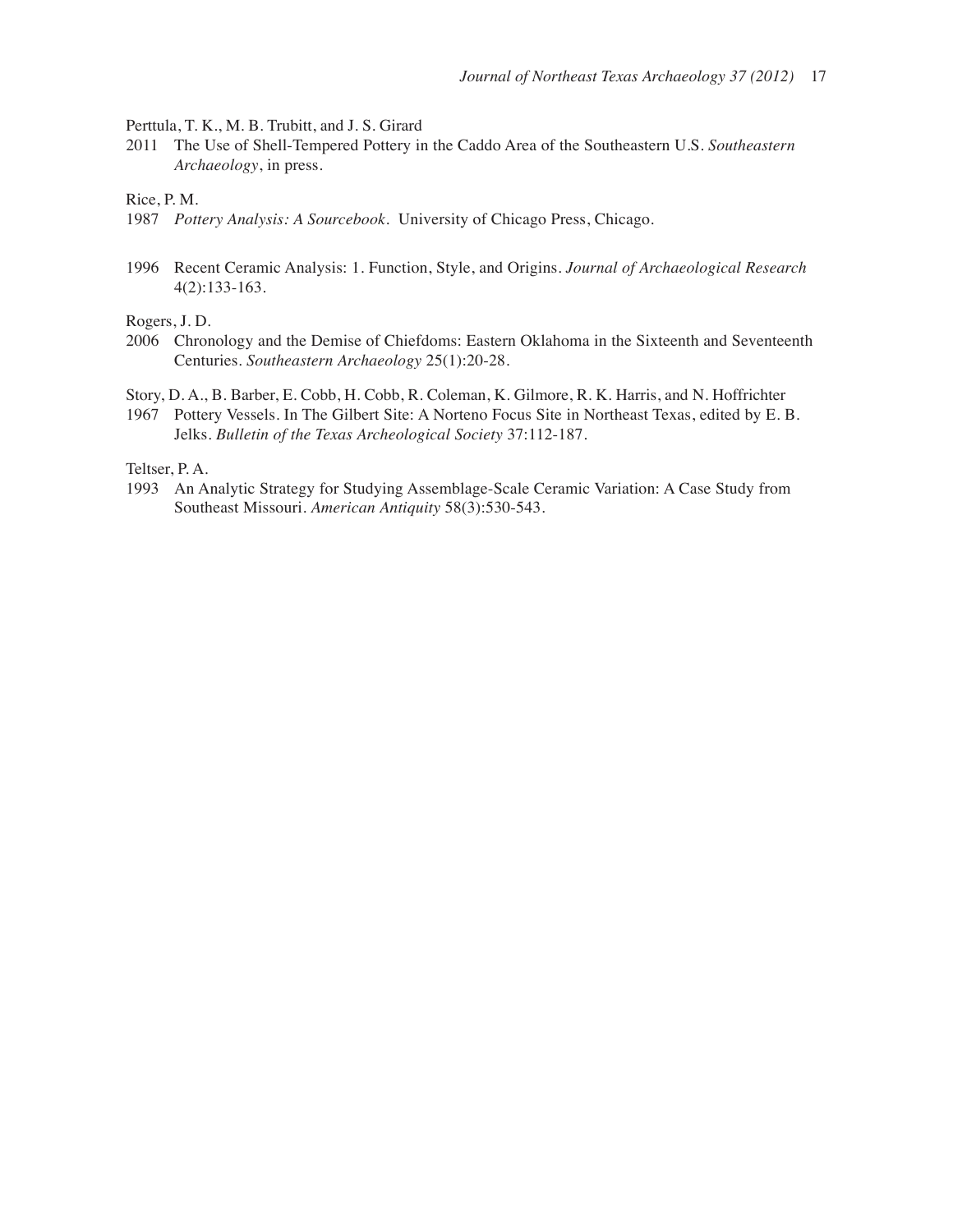| Lot No. | Sherd<br>Type                      | Temper/<br>Paste       | FC                        | <b>ST</b>                | Th<br>(mm) | Comments                                                                    |
|---------|------------------------------------|------------------------|---------------------------|--------------------------|------------|-----------------------------------------------------------------------------|
| $F-B3$  |                                    |                        |                           |                          |            |                                                                             |
| $8\,$   | body                               | fine bone              | $\mathbf D$               | I SM                     | 5.4        | parallel brushed                                                            |
| 9       | body                               | fine bone              | L                         | I/E B                    | 6.8        | plain                                                                       |
| 21      | $\ensuremath{\mathrm{rim}}\xspace$ | fine bone              | $\, {\bf B}$              |                          | 5.4        | plain; direct rim and<br>flat, ext. folded lip                              |
| 25      | body                               | fine bone              | $\, {\bf B}$              |                          | 6.5        | plain                                                                       |
| 35      | body                               | fine bone              | $\, {\bf B}$              | E B                      | 4.7        | plain                                                                       |
| 37      | body                               | fine bone              | $\mathbf G$               | $\qquad \qquad -$        | 6.9        | plain                                                                       |
| 39      | rim                                | fine bone              | ${\bf F}$                 | E SM                     | 8.9        | plain; inverted rim<br>and rounded lip;<br>interior thickened;<br>short rim |
| 27      | body                               | fine bone-<br>hematite | $\mathbf G$               | E SM                     | 5.5        | plain                                                                       |
| 28      | body                               | bone                   | $\boldsymbol{\mathrm{F}}$ | I SM                     | 5.5        | parallel brushed                                                            |
| 28      | body                               | bone                   | $\mathbf G$               |                          | 5.6        | opposed brushed                                                             |
| 37      | body                               | bone                   | ${\bf F}$                 | $\overline{\phantom{0}}$ | 6.9        | parallel brushed                                                            |
| 24      | body                               | bone-<br>hematite      | G                         | I SM                     | 6.9        | plain                                                                       |
| 24      | body                               | bone-<br>hematite      | $\boldsymbol{B}$          |                          | 7.7        | parallel brushed                                                            |
| 25      | body                               | bone-<br>hematite      | $\mathbf F$               |                          | $7.8\,$    | parallel brushed                                                            |
| 29      | body                               | bone-<br>hematite      | $\, {\bf B}$              |                          | $\rm N/A$  | plain                                                                       |
| 29      | rim                                | bone-<br>hematite      | ${\bf F}$                 |                          | 6.3        | plain; direct rim<br>and rounded lip                                        |
| 29      | body                               | bone-<br>hematite      | $\boldsymbol{\mathrm{F}}$ |                          | $7.0\,$    | parallel brushed                                                            |

# **APPENDIX 1, DETAILED ANALYSIS OF SHERDS FROM F-B3 AND F-B4**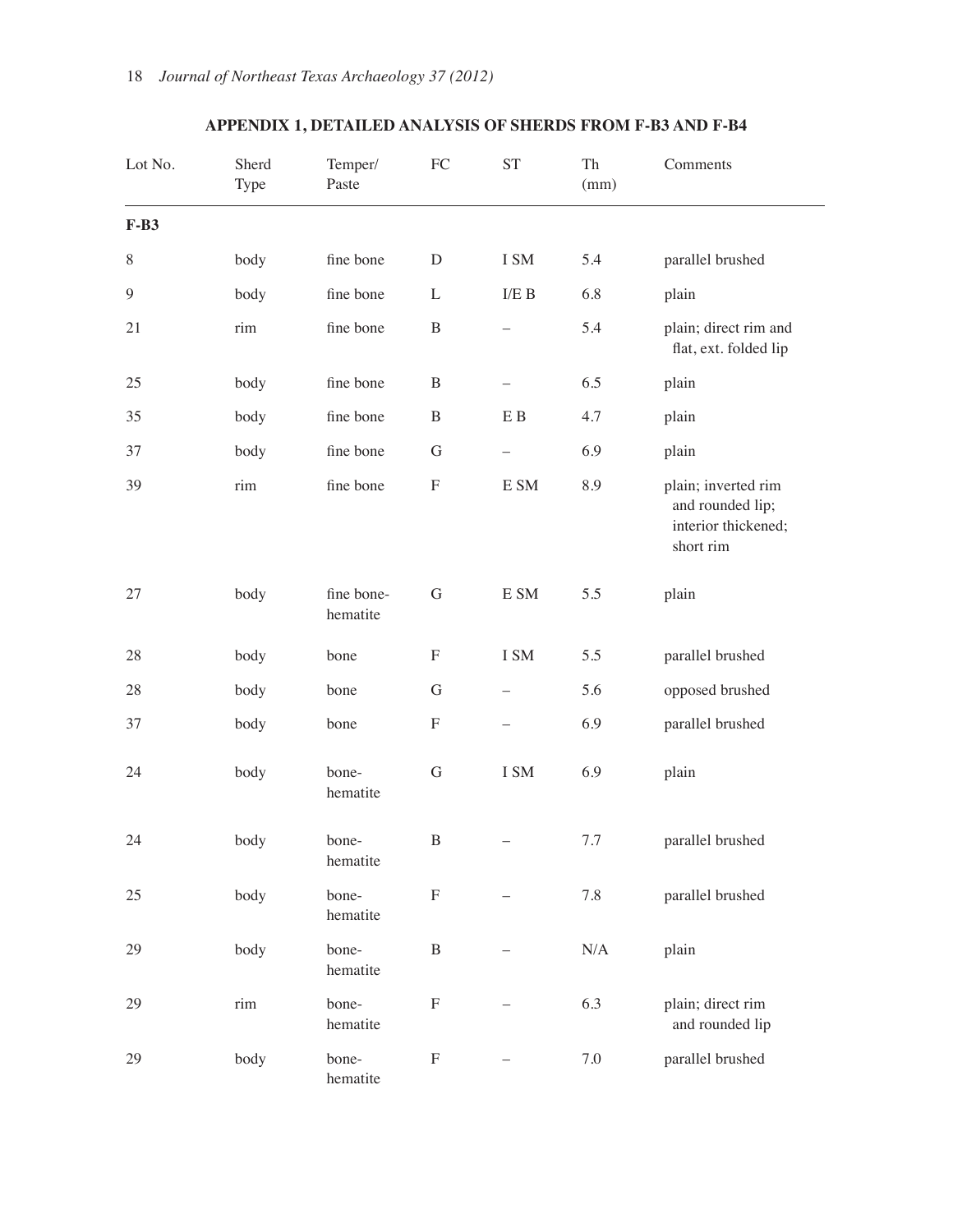| Lot No. | Sherd<br>Type         | Temper/<br>Paste  | ${\rm FC}$   | <b>ST</b>                  | ${\rm Th}$<br>(mm) | Comments                                                         |
|---------|-----------------------|-------------------|--------------|----------------------------|--------------------|------------------------------------------------------------------|
| 11      | body                  | grog              | ${\bf G}$    | $\overline{\phantom{0}}$   | 7.3                | plain                                                            |
| 24      | body                  | grog              | ${\bf F}$    | I SM                       | 7.3                | plain                                                            |
| 25      | body                  | grog              | $\mathbf G$  | $\rm I/E$ B                | 7.0                | plain                                                            |
| 25      | body                  | grog              | ${\bf F}$    | E B                        | 7.3                | plain; possible black slip                                       |
| 27      | body                  | grog              | $\rm K$      | E B                        | 6.4                | plain                                                            |
| 27      | body                  | grog              | G            | $\mathop{\hbox{\rm E}}$ SM | 6.6                | plain                                                            |
| $28\,$  | body                  | grog              | $\mathsf C$  | ${\rm I/E}$ B              | 6.8                | plain                                                            |
| 25      | body                  | grog-<br>hematite | $\mathbf{A}$ |                            | 8.4                | plain                                                            |
| 6       | body                  | shell             | $\, {\bf B}$ | I SM                       | 6.3                | two closely-spaced<br>curvilinear incised lines                  |
| 20      | rim                   | shell             | $\mathbf B$  | I SM                       | 7.0                | plain; rounded lip                                               |
| 24      | body                  | shell             | $\bf{B}$     | $\rm I/E$<br>SM            | 7.3                | parallel and opposed<br>incised lines                            |
| 24      | lower rim<br>and body | shell             | B            |                            | $7.2\,$            | plain                                                            |
| 24      | body                  | shell             | $\, {\bf B}$ |                            | 6.9                | plain                                                            |
| 24      | rim                   | shell             | $\, {\bf B}$ |                            | 7.6                | plain; everted rim and<br>rounded lip                            |
| 24      | body                  | shell             | B            |                            | 7.7                | plain                                                            |
| 24      | body                  | shell             | B            |                            | $7.1\,$            | plain                                                            |
| 25      | body                  | shell             | $\mathbf{A}$ |                            | $7.4\,$            | plain                                                            |
| 25      | body                  | shell             | B            |                            | 6.1                | plain                                                            |
| 25      | base                  | shell             | B            | $\mathop{\hbox{\rm E}}$ SM | 8.3                | plain                                                            |
| 25      | body                  | shell             | $\, {\bf B}$ | $\overline{\phantom{0}}$   | 6.8                | two closely-spaced<br>straight incised lines                     |
| 27      | rim                   | shell             | $\bf{B}$     |                            | 6.9                | horizontal grooved;<br>direct rim and<br>rounded lip             |
| $28\,$  | body                  | shell             | $\bf{B}$     | $\rm I~SM$                 | 6.1                | opposed curvilinear<br>incised lines; Emory<br>Punctated Incised |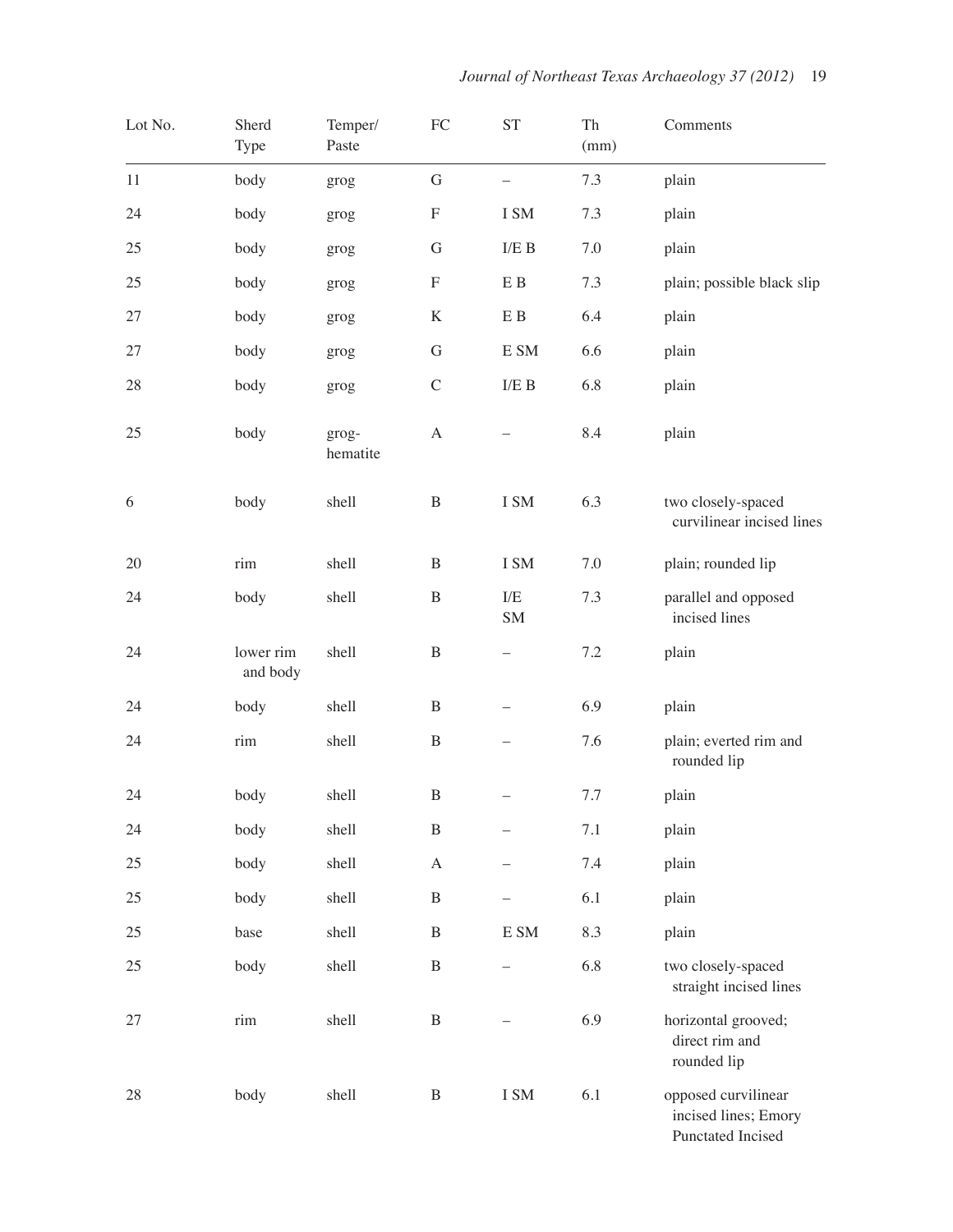| Lot No.        | Sherd<br>Type         | Temper/<br>Paste | FC                        | <b>ST</b>                | Th<br>(mm) | Comments                                                             |
|----------------|-----------------------|------------------|---------------------------|--------------------------|------------|----------------------------------------------------------------------|
| $28\,$         | rim                   | shell            | $\bf{B}$                  | I SM                     | 8.3        | two rows of punctations<br>below the lip; Emory<br>Punctated-Incised |
| 29             | lower rim<br>and body | shell            | $\, {\bf B}$              |                          | 8.4        | plain; collared rim                                                  |
| 29             | body                  | shell            | B                         |                          | 7.1        | plain                                                                |
| 29             | body                  | shell            | $\, {\bf B}$              | $\overline{\phantom{0}}$ | 6.5        | plain                                                                |
| 25             | body                  | fine SP          | G                         | $\rm I/E$ B              | 6.7        | engraved pendant<br>triangles; cf.<br>Womack Engraved                |
| 30             | body                  | fine SP          | $\mathcal{C}$             | $\rm I/E$<br>SM          | 5.9        | plain                                                                |
| $F-B4$         |                       |                  |                           |                          |            |                                                                      |
| $\overline{4}$ | body                  | fine bone        | G                         | E SM                     | 4.8        | plain                                                                |
| 4              | body                  | fine bone        | H                         | $\overline{\phantom{0}}$ | 4.9        | parallel brushed                                                     |
| 5              | body                  | fine bone        | H                         | I SM                     | 5.9        | parallel brushed                                                     |
| 9              | body                  | fine bone        | $\, {\bf B}$              | I SM                     | 5.9        | parallel brushed                                                     |
| 11             | body                  | fine bone        | F                         | $\overline{\phantom{0}}$ | 5.1        | parallel brushed                                                     |
| 12             | body                  | fine bone        | $\boldsymbol{\mathrm{H}}$ | I SM                     | 6.5        | parallel brushed                                                     |
| 17             | base                  | fine bone        | $\bf{B}$                  | $\overline{\phantom{0}}$ | 9.2        | concave base, plain                                                  |
| 23             | body                  | fine bone        | $\, {\bf B}$              | $\overline{\phantom{0}}$ | 5.7        | parallel brushed                                                     |
| 25             | body                  | fine bone        | $\, {\bf B}$              | $\rm I/E$<br><b>SM</b>   | 5.5        | plain                                                                |
| 26             | body                  | fine bone        | $\, {\bf B}$              | $\overline{\phantom{0}}$ | 6.4        | plain                                                                |
| 26             | lower rim<br>and body | fine bone        | $\, {\bf B}$              | I SM                     | 6.9        | tool punctated row                                                   |
| 30             | body                  | fine bone        | $\, {\bf B}$              |                          | 5.7        | parallel brushed                                                     |
| 38             | body                  | fine bone        | $\boldsymbol{\mathrm{H}}$ | I SM                     | 5.4        | parallel brushed                                                     |
| 39             | body                  | fine bone        | H                         |                          | 6.5        | parallel brushed                                                     |
| 42             | body                  | fine bone        | H                         | I SM                     | 5.6        | parallel brushed                                                     |
| 46             | body                  | fine bone        | ${\bf F}$                 |                          | 6.2        | parallel brushed                                                     |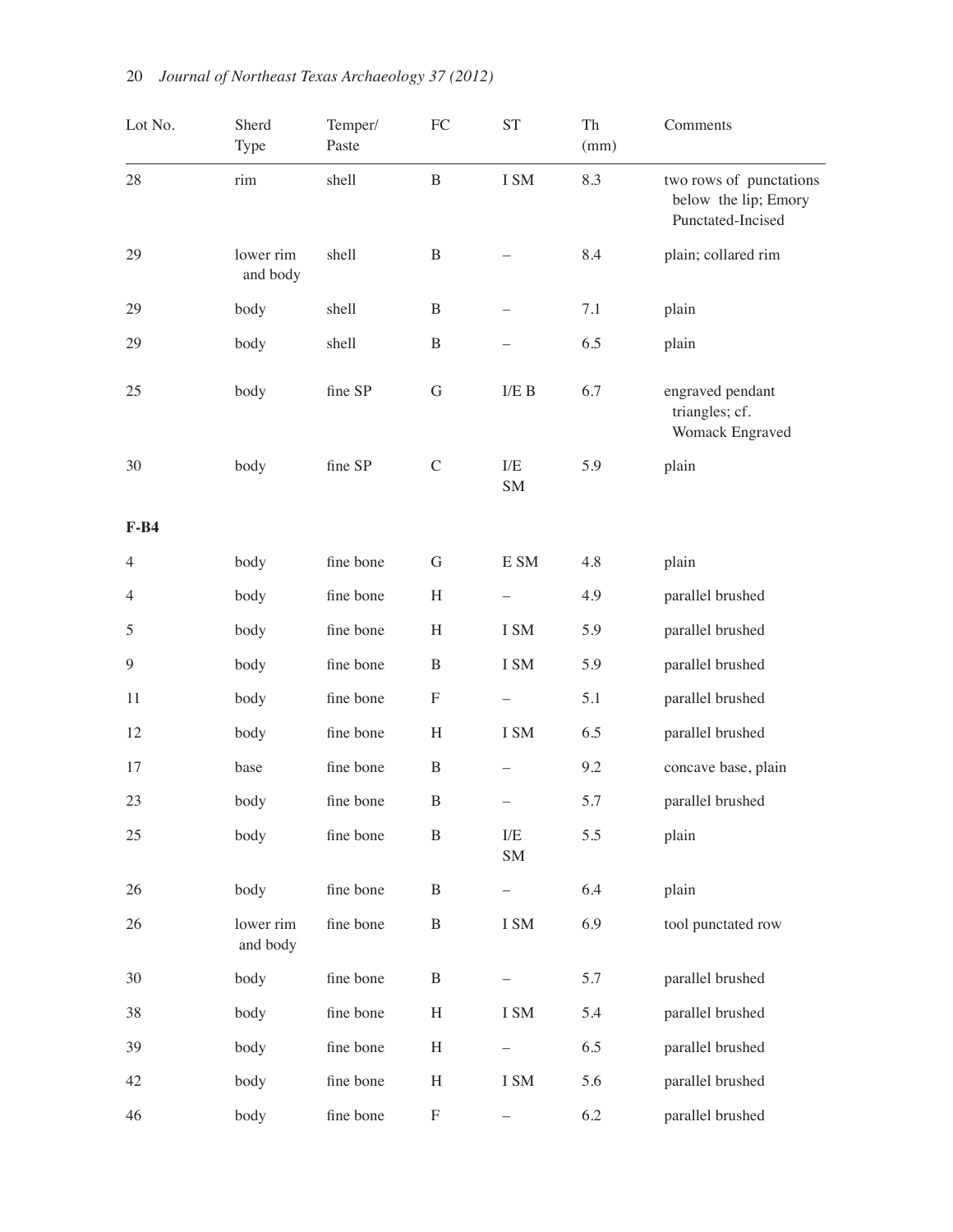| Lot No. | Sherd<br><b>Type</b> | Temper/<br>Paste         | ${\rm FC}$                | <b>ST</b>                | Th<br>(mm) | Comments                                                                     |
|---------|----------------------|--------------------------|---------------------------|--------------------------|------------|------------------------------------------------------------------------------|
| 55      | body                 | fine bone                | H                         | I SM                     | 6.0        | horizontal and over-<br>lapping brushed                                      |
| 57      | body                 | fine bone                | H                         | I SM                     | 7.2        | plain                                                                        |
| 65      | rim                  | fine bone                | $\, {\bf B}$              | I SM                     | 5.5        | plain; everted rim<br>and rounded, ext.<br>folded lip                        |
| 67      | body                 | fine bone                | G                         | I SM                     | 6.9        | parallel brushed                                                             |
| 69      | body                 | fine bone                | $\, {\bf B}$              | I SM                     | 6.6        | parallel brushed                                                             |
| 72      | body                 | fine bone                | H                         | I SM                     | 4.9        | parallel brushed                                                             |
| 74      | body                 | fine bone                | $\, {\bf B}$              | I SM                     | 6.2        | parallel brushed                                                             |
| 30      | body                 | bone                     | $\, {\bf B}$              |                          | 6.0        | plain                                                                        |
| 77      | body                 | bone-<br>hematite        | $\mathbf{A}$              |                          | 6.4        | plain                                                                        |
| 54      | body                 | bone-shell               | $\, {\bf B}$              | $\rm I/E$ B              | 5.6        | opposed engraved lines                                                       |
| 9       | rim                  | grog                     | $\, {\bf B}$              | $\rm I/E$ B              | 6.5        | cross-hatched<br>engraved; Womack<br>Engraved; direct rim<br>and rounded lip |
| 13      | body                 | grog                     | B                         | I SM                     | 6.1        | parallel brushed                                                             |
| 14      | body                 | grog                     | $\, {\bf B}$              | $\overline{\phantom{0}}$ | 5.5        | plain                                                                        |
| 16      | rim                  | grog                     | ${\bf F}$                 | $\rm I/E$ B              | 4.1        | int./ext.red-slipped;<br>direct rim and<br>rounded lip                       |
| 79      | body                 | grog                     | B                         | I SM                     | 5.2        | parallel brushed                                                             |
| 63      | body                 | grog-bone                | G                         | I SM                     | 6.7        | plain                                                                        |
| 47      | body                 | hemat.-fine<br>SP        | $\boldsymbol{\mathrm{F}}$ | $\rm I/E$ B              | 5.2        | hatched engraved<br>triangle                                                 |
| 57      | body                 | hemat-fine<br>SP         | H                         | E B/<br>I SM             | 6.8        | opposed engraved lines                                                       |
| 59      | body                 | hemat.-fine<br><b>SP</b> | $\boldsymbol{\mathrm{F}}$ | E B                      | 5.3        | curvilinear and<br>opposed engraved lines                                    |